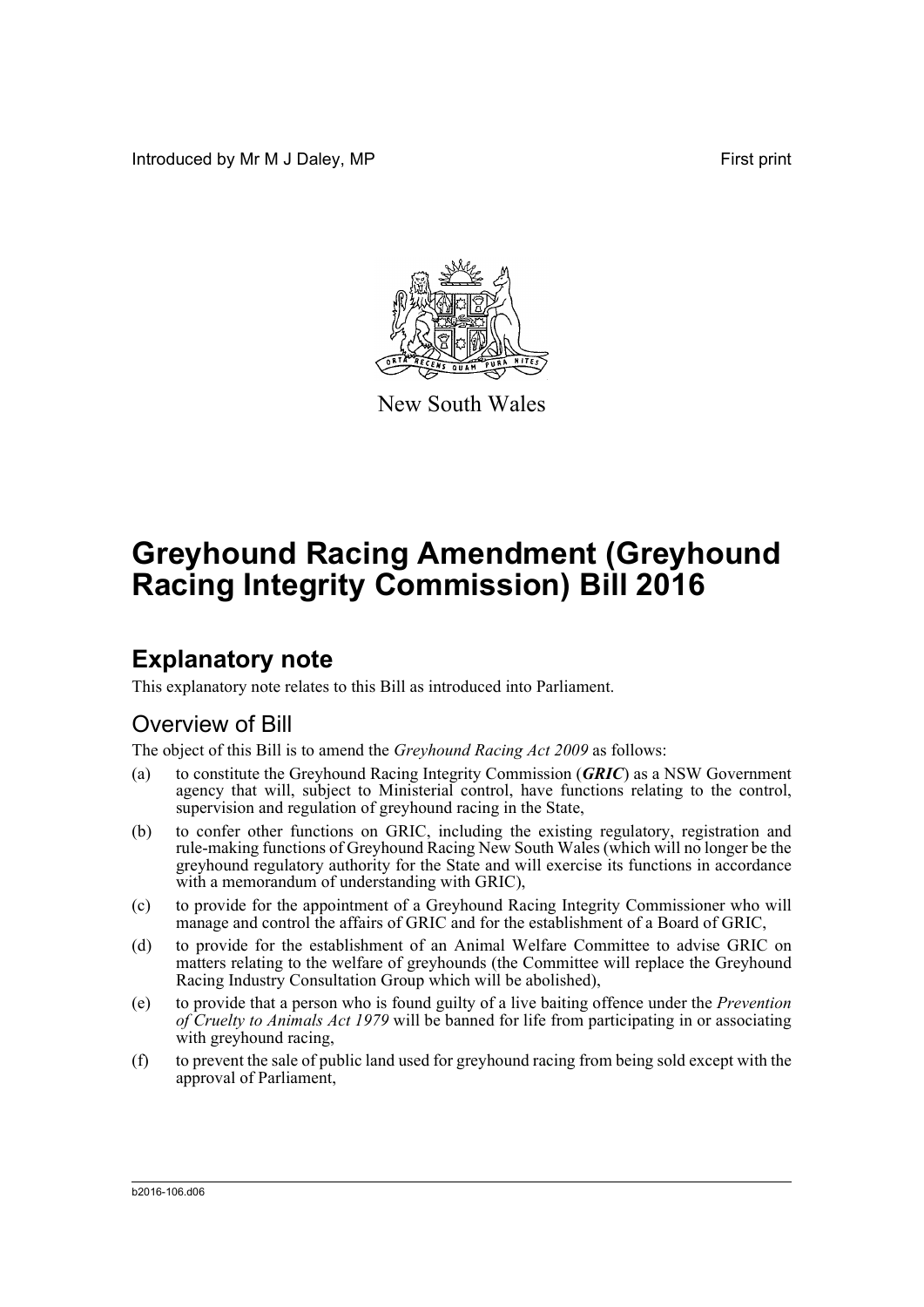(g) to make a number of other amendments of an administrative nature or that are consequential on the establishment of GRIC and the conferral on GRIC of most of the existing regulatory functions exercised by Greyhound Racing New South Wales.

### Outline of provisions

**Clause 1** sets out the name (also called the short title) of the proposed Act.

**Clause 2** provides for the commencement of the proposed Act on 1 July 2017.

**Schedule 1** amends the *Greyhound Racing Act 2009* for the purposes described in the above overview.

**Schedule 2** contains amendments to other legislation that are consequential on the establishment of GRIC and other amendments made by Schedule 1.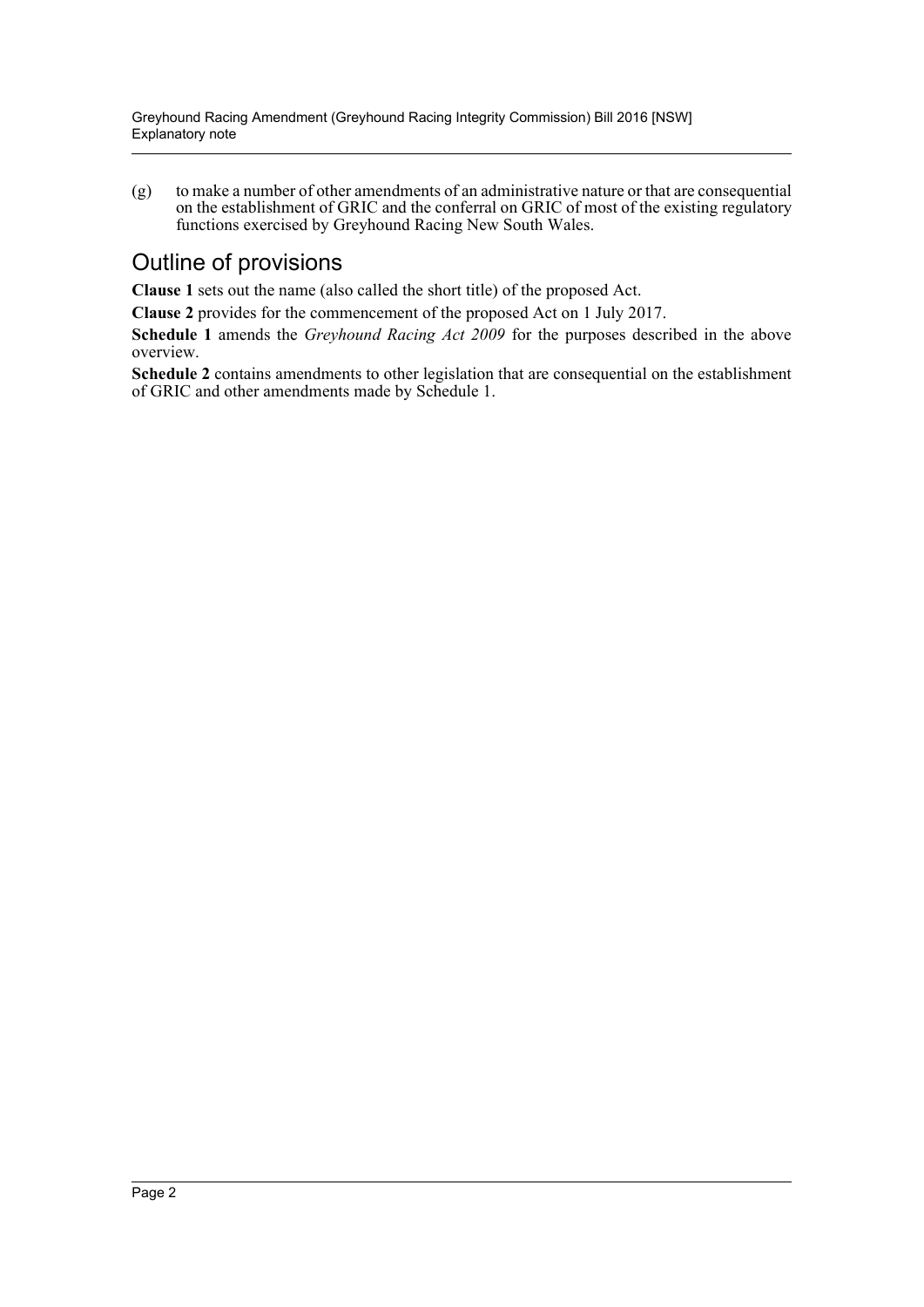Introduced by Mr M J Daley, MP **First** print



New South Wales

## **Greyhound Racing Amendment (Greyhound Racing Integrity Commission) Bill 2016**

## **Contents**

|            |                                              | Page           |
|------------|----------------------------------------------|----------------|
|            | Name of Act                                  | 2              |
|            | Commencement                                 | $\overline{2}$ |
| Schedule 1 | Amendment of Greyhound Racing Act 2009 No 19 |                |
| Schedule 2 | Amendment of other legislation               | 15             |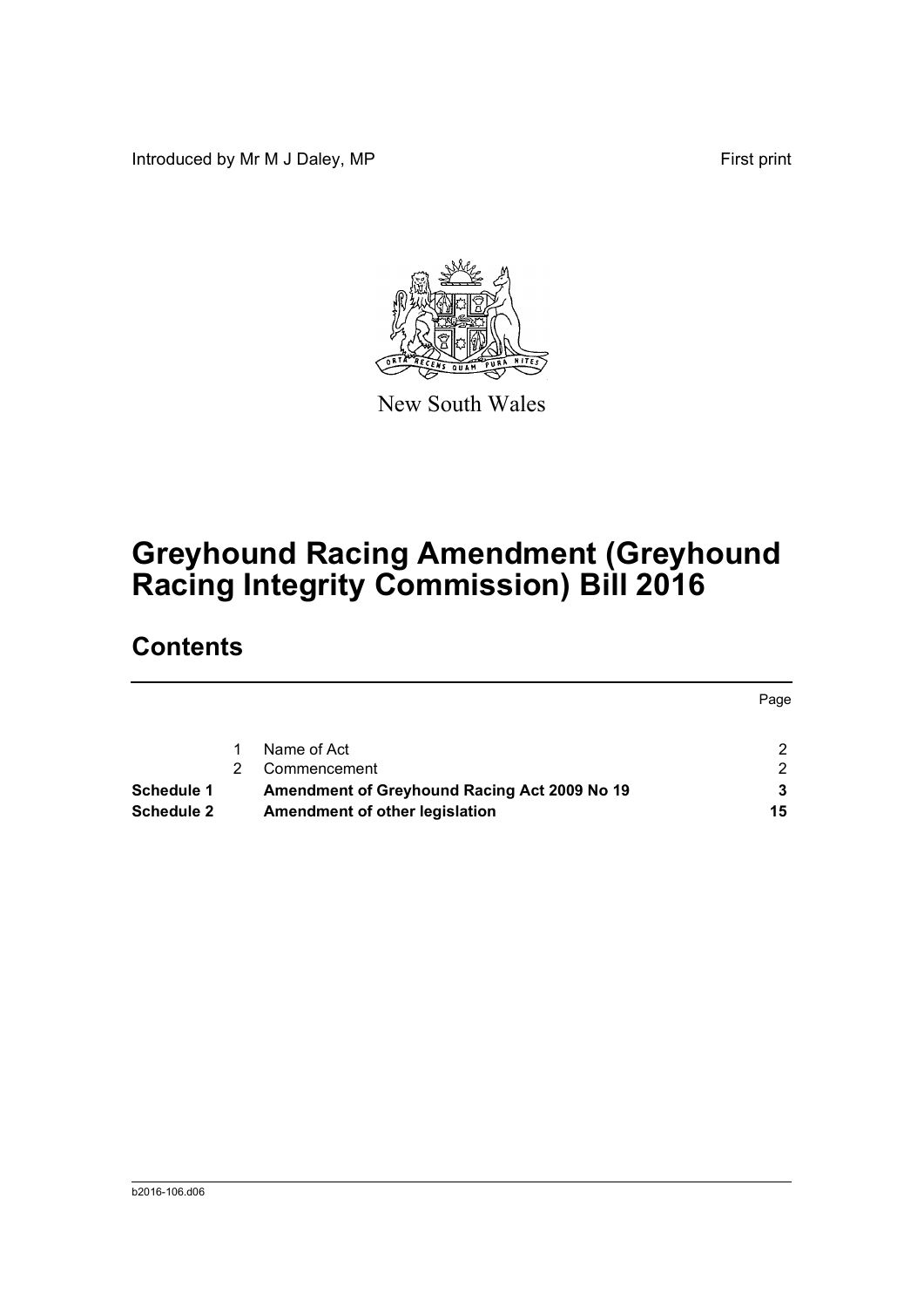

New South Wales

## **Greyhound Racing Amendment (Greyhound Racing Integrity Commission) Bill 2016**

No , 2016

#### **A Bill for**

An Act to amend the *Greyhound Racing Act 2009* to provide for the establishment of a Greyhound Racing Integrity Commission to control and regulate greyhound racing; and for other purposes.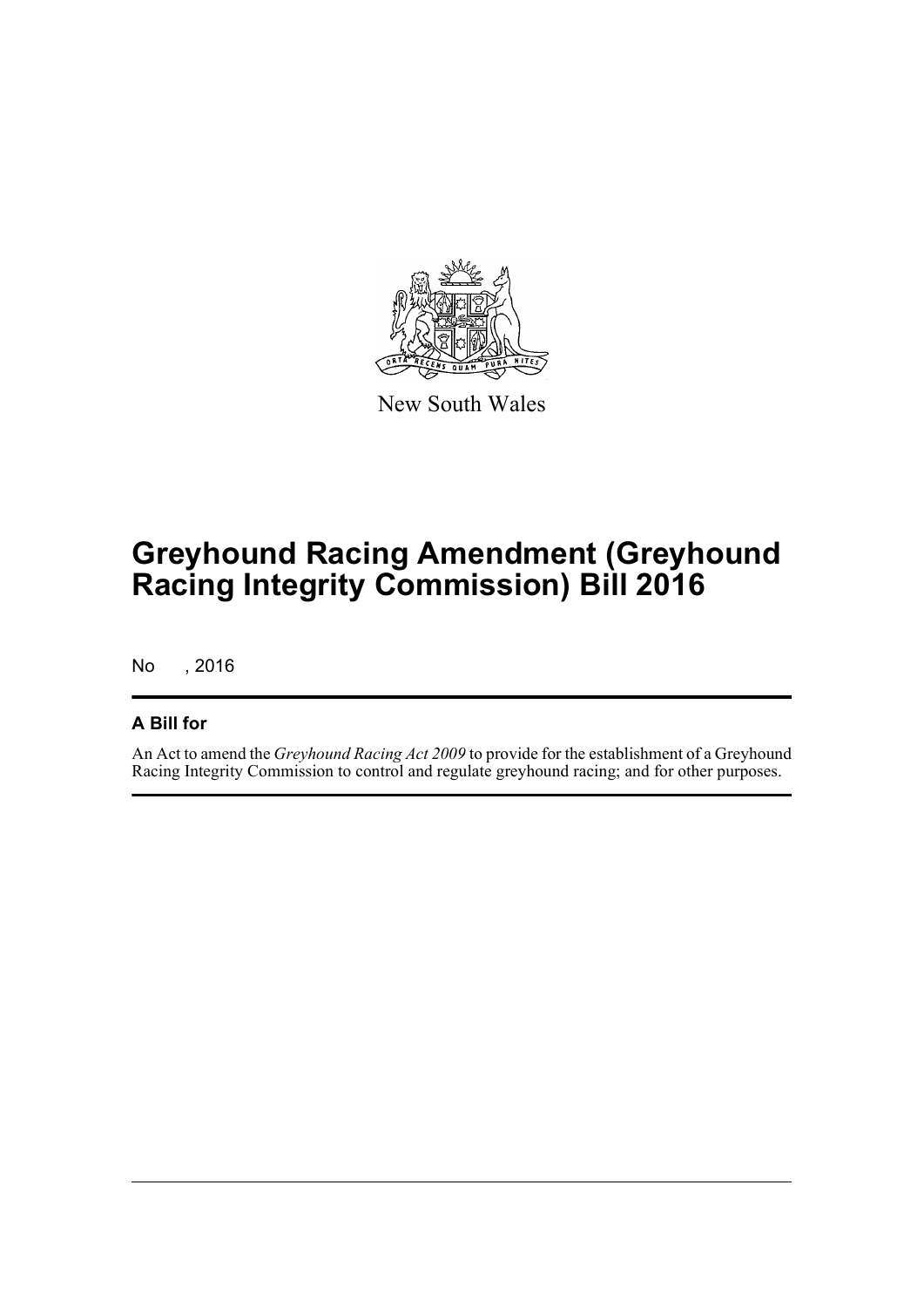Greyhound Racing Amendment (Greyhound Racing Integrity Commission) Bill 2016 [NSW]

<span id="page-4-1"></span><span id="page-4-0"></span>

| The Legislature of New South Wales enacts:                                                      |                |
|-------------------------------------------------------------------------------------------------|----------------|
| Name of Act                                                                                     | $\overline{c}$ |
| This Act is the Greyhound Racing Amendment (Greyhound Racing Integrity<br>Commission) Act 2016. | 3<br>4         |
| Commencement                                                                                    | 5              |
| This Act commences on 1 July 2017.                                                              | 6              |
|                                                                                                 |                |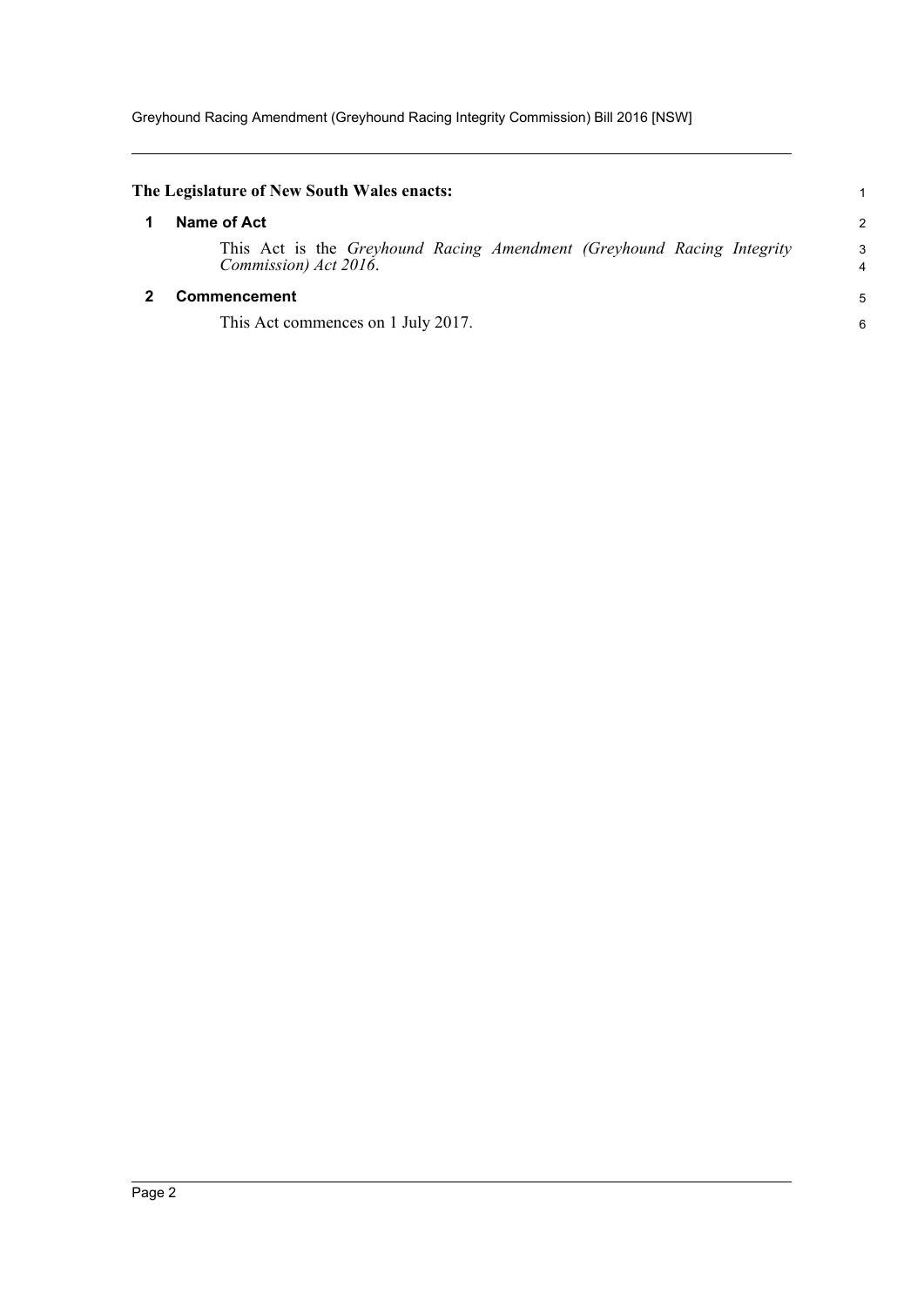<span id="page-5-0"></span>

|       | <b>Schedule 1</b>                                |                      | Amendment of Greyhound Racing Act 2009 No 19                                                                                                                                                                                                                                                                                     | $\mathbf{1}$               |  |
|-------|--------------------------------------------------|----------------------|----------------------------------------------------------------------------------------------------------------------------------------------------------------------------------------------------------------------------------------------------------------------------------------------------------------------------------|----------------------------|--|
| [1]   |                                                  |                      | <b>Section 3 Definitions</b>                                                                                                                                                                                                                                                                                                     | $\overline{2}$             |  |
|       | Insert in alphabetical order in section $3(1)$ : |                      |                                                                                                                                                                                                                                                                                                                                  |                            |  |
|       |                                                  |                      | Animal Welfare Committee means the Animal Welfare Committee<br>established under Part 2A.                                                                                                                                                                                                                                        | 3<br>4<br>5                |  |
|       |                                                  |                      | <b>Commissioner</b> means the Greyhound Racing Integrity Commissioner<br>appointed under Part 1A.                                                                                                                                                                                                                                | 6<br>$\overline{7}$        |  |
|       |                                                  |                      | <b>GRIC</b> means the Greyhound Racing Integrity Commission constituted under<br>Part 1A.                                                                                                                                                                                                                                        | 8<br>9                     |  |
|       |                                                  |                      | <b>GRIC Board</b> means the Board of the Greyhound Racing Integrity<br>Commission established under Part 1A.                                                                                                                                                                                                                     | 10<br>11                   |  |
| $[2]$ |                                                  |                      | Section 3 (1), definitions of "eligible industry body", "GRICG" and "Integrity Auditor"                                                                                                                                                                                                                                          | 12                         |  |
|       |                                                  |                      | Omit the definitions.                                                                                                                                                                                                                                                                                                            | 13                         |  |
| [3]   |                                                  |                      | Section 3 (1), definition of "racing official"                                                                                                                                                                                                                                                                                   | 14                         |  |
|       |                                                  |                      | Omit the definition. Insert instead:                                                                                                                                                                                                                                                                                             | 15                         |  |
|       |                                                  |                      | <i>racing official</i> means a steward appointed by GRIC or any other member of<br>staff of GRIC.                                                                                                                                                                                                                                | 16<br>17                   |  |
| [4]   | Part 1A                                          |                      |                                                                                                                                                                                                                                                                                                                                  | 18                         |  |
|       |                                                  | Insert after Part 1: |                                                                                                                                                                                                                                                                                                                                  | 19                         |  |
|       |                                                  |                      | <b>Part 1A Greyhound Racing Integrity Commission</b>                                                                                                                                                                                                                                                                             | 20                         |  |
|       |                                                  | <b>Division 1</b>    | <b>Constitution and management of GRIC</b>                                                                                                                                                                                                                                                                                       | 21                         |  |
|       | <b>3A</b>                                        |                      | <b>Constitution of GRIC</b>                                                                                                                                                                                                                                                                                                      | 22                         |  |
|       |                                                  | (1)                  | There is constituted by this Act a body corporate with the corporate name of<br>the Greyhound Racing Integrity Commission.                                                                                                                                                                                                       | 23<br>24                   |  |
|       |                                                  | (2)                  | GRIC is, for the purposes of any Act, a NSW Government agency.<br>Note. See section 13A of the Interpretation Act 1987.                                                                                                                                                                                                          | 25<br>26                   |  |
|       | 3Β                                               |                      | <b>Ministerial control</b>                                                                                                                                                                                                                                                                                                       | 27                         |  |
|       |                                                  |                      | GRIC is subject to the control and direction of the Minister in the exercise of<br>its functions.                                                                                                                                                                                                                                | 28<br>29                   |  |
|       | 3C                                               |                      | <b>Appointment of Commissioner</b>                                                                                                                                                                                                                                                                                               | 30                         |  |
|       |                                                  | (1)                  | The Governor may, on the recommendation of the Minister, appoint a<br>Greyhound Racing Integrity Commissioner.                                                                                                                                                                                                                   | 31<br>32                   |  |
|       |                                                  | (2)                  | A person who is, or has at any time been, a person associated with greyhound<br>racing is not eligible to be appointed as the Commissioner.                                                                                                                                                                                      | 33<br>34                   |  |
|       |                                                  | (3)                  | Schedule 1A contains provisions relating to the Commissioner.                                                                                                                                                                                                                                                                    | 35                         |  |
|       |                                                  | (4)                  | The Minister may, from time to time, appoint a person to act in the office of<br>the Commissioner during the illness or absence of the Commissioner (or<br>during a vacancy in the office of Commissioner) and the person, while so<br>acting, has all the functions of the Commissioner and is taken to be the<br>Commissioner. | 36<br>37<br>38<br>39<br>40 |  |

40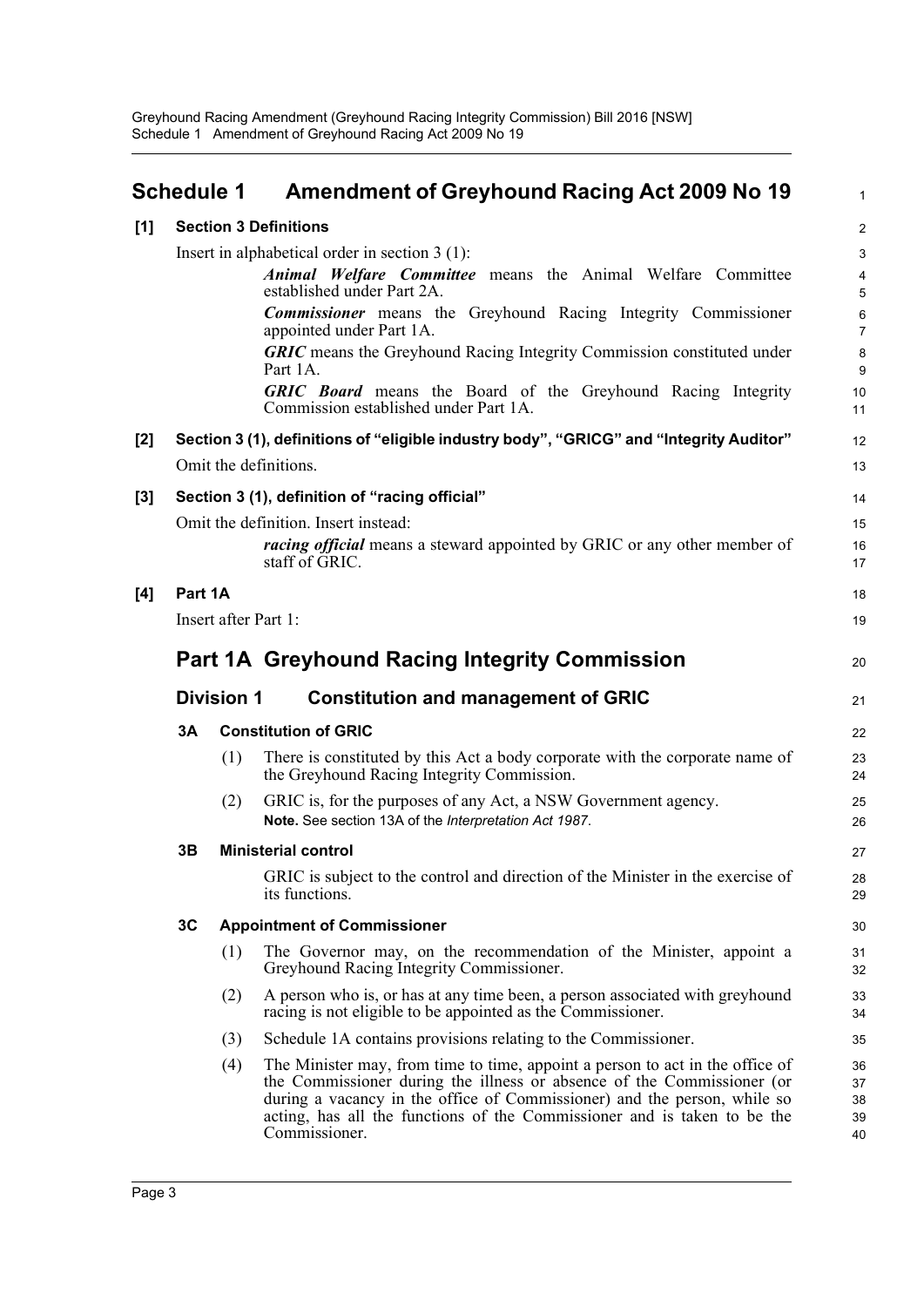|    | (5)               |                   | The Minister may, at any time, remove a person from office as acting<br>Commissioner.                                                                                                                                                                                                                       | $\mathbf{1}$<br>$\overline{2}$              |
|----|-------------------|-------------------|-------------------------------------------------------------------------------------------------------------------------------------------------------------------------------------------------------------------------------------------------------------------------------------------------------------|---------------------------------------------|
|    | (6)               |                   | An acting Commissioner is entitled to be paid such remuneration (including<br>travelling and subsistence allowances) as the Minister may from time to time<br>determine in respect of the person.                                                                                                           | $\mathsf 3$<br>$\overline{\mathbf{4}}$<br>5 |
| 3D |                   |                   | <b>Commissioner to manage and control affairs of GRIC</b>                                                                                                                                                                                                                                                   | 6                                           |
|    | (1)               |                   | The affairs of GRIC are to be managed and controlled by the Commissioner in<br>accordance with the general policies and strategic direction determined by the<br>GRIC Board and subject to any direction by the Minister.                                                                                   | $\overline{7}$<br>8<br>9                    |
|    | (2)               |                   | Any act, matter or thing done in the name of, or on behalf of, GRIC by the<br>Commissioner is taken to have been done by GRIC.                                                                                                                                                                              | 10<br>11                                    |
| 3E |                   | <b>GRIC Board</b> |                                                                                                                                                                                                                                                                                                             | 12                                          |
|    | (1)               |                   | There is to be a Board of the Greyhound Racing Integrity Commission.                                                                                                                                                                                                                                        | 13                                          |
|    | (2)               |                   | The GRIC Board is to consist of the following members:                                                                                                                                                                                                                                                      | 14                                          |
|    |                   | (a)               | the Commissioner,                                                                                                                                                                                                                                                                                           | 15                                          |
|    |                   | (b)               | 2 other members appointed by the Minister (the <i>appointed members</i> ).                                                                                                                                                                                                                                  | 16                                          |
|    |                   |                   | Note. Schedule 1AA contains provisions relating to the members and procedure of the<br>GRIC Board.                                                                                                                                                                                                          | 17<br>18                                    |
|    | (3)               |                   | The appointed members are to be persons who, in the opinion of the Minister,<br>have skills and experience relevant to matters arising under this Act and that<br>will assist GRIC in attaining its objectives.                                                                                             | 19<br>20<br>21                              |
|    | (4)               |                   | A person who is, or has at any time been, a person associated with greyhound<br>racing is not eligible to be appointed as a member of the GRIC Board.                                                                                                                                                       | 22<br>23                                    |
|    | (5)               |                   | The GRIC Board has the following functions:                                                                                                                                                                                                                                                                 | 24                                          |
|    |                   | (a)               | to determine the general policies and strategic direction of GRIC,                                                                                                                                                                                                                                          | 25                                          |
|    |                   | (b)               | to oversee the performance of the activities of GRIC,                                                                                                                                                                                                                                                       | 26                                          |
|    |                   | (c)               | to give the Minister any information relating to the activities of GRIC<br>that the Minister requests.                                                                                                                                                                                                      | 27<br>28                                    |
| 3F | <b>Staff</b>      |                   |                                                                                                                                                                                                                                                                                                             | 29                                          |
|    |                   |                   | Persons may be employed in the Public Service under the Government Sector<br><i>Employment Act 2013</i> to enable GRIC to exercise its functions.                                                                                                                                                           | 30<br>31                                    |
|    |                   |                   | Note. Section 59 of the Government Sector Employment Act 2013 provides that the<br>persons so employed (or whose services GRIC makes use of) may be referred to as<br>officers or employees, or members of staff, of GRIC. Section 47A of the Constitution<br>Act 1902 precludes GRIC from employing staff. | 32<br>33<br>34<br>35                        |
|    | <b>Division 2</b> |                   | <b>Objectives and functions of GRIC</b>                                                                                                                                                                                                                                                                     | 36                                          |
| 3G |                   |                   | <b>Principal objectives of GRIC</b>                                                                                                                                                                                                                                                                         | 37                                          |
|    |                   |                   | The principal objectives of GRIC in exercising its functions are as follows:                                                                                                                                                                                                                                | 38                                          |
|    |                   | (a)               | to ensure and protect the integrity of greyhound racing in the State,                                                                                                                                                                                                                                       | 39                                          |
|    |                   | (b)               | to maintain, protect and enhance animal welfare standards in the<br>greyhound racing industry,                                                                                                                                                                                                              | 40<br>41                                    |
|    |                   | (c)               | to maintain transparency in the greyhound racing industry, including<br>ensuring that records relating to greyhounds that are bred for the<br>purposes of racing are made publicly available.                                                                                                               | 42<br>43<br>44                              |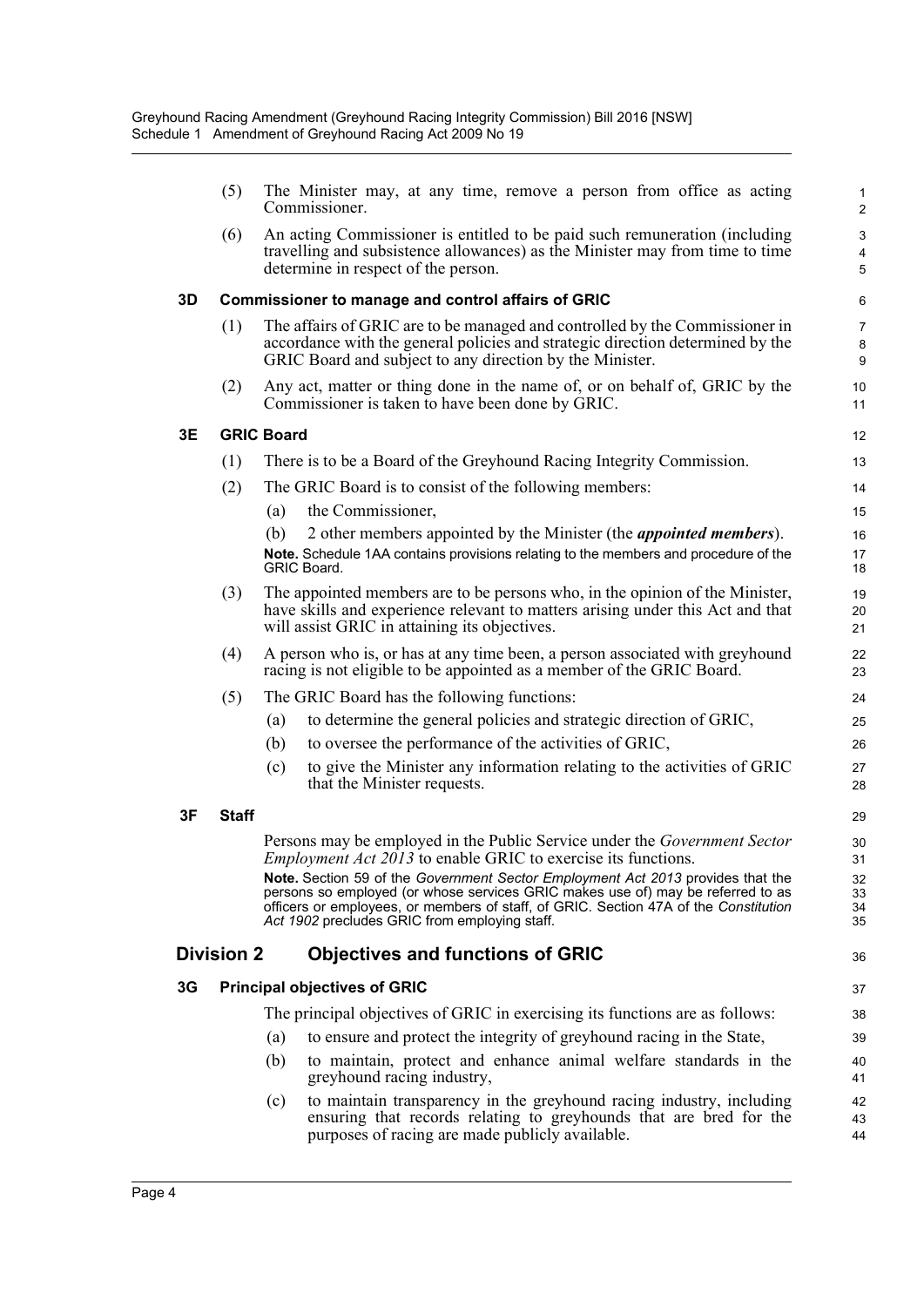#### **3H Functions of GRIC**

| 3H             |     |                                                                                                                                                                                                                                                                            | $\mathbf{1}$                                                                                                                                                                                                                                                                                                                                                                                                                                                                                                                                       |
|----------------|-----|----------------------------------------------------------------------------------------------------------------------------------------------------------------------------------------------------------------------------------------------------------------------------|----------------------------------------------------------------------------------------------------------------------------------------------------------------------------------------------------------------------------------------------------------------------------------------------------------------------------------------------------------------------------------------------------------------------------------------------------------------------------------------------------------------------------------------------------|
|                | (1) | GRIC has the functions conferred or imposed on it by or under this or any<br>other Act or law.                                                                                                                                                                             | $\sqrt{2}$<br>3                                                                                                                                                                                                                                                                                                                                                                                                                                                                                                                                    |
|                | (2) | Without limiting subsection (1), the functions of GRIC include the following:                                                                                                                                                                                              | $\overline{4}$                                                                                                                                                                                                                                                                                                                                                                                                                                                                                                                                     |
|                |     | to control, supervise and regulate greyhound racing in the State,<br>(a)                                                                                                                                                                                                   | 5                                                                                                                                                                                                                                                                                                                                                                                                                                                                                                                                                  |
|                |     | to register greyhound racing clubs, greyhound trial tracks, greyhounds,<br>(b)<br>owners and trainers of greyhounds, bookmakers for greyhound racing<br>and other persons associated with greyhound racing.                                                                | $\,6$<br>$\overline{7}$<br>8                                                                                                                                                                                                                                                                                                                                                                                                                                                                                                                       |
| 3 <sub>l</sub> |     |                                                                                                                                                                                                                                                                            | 9                                                                                                                                                                                                                                                                                                                                                                                                                                                                                                                                                  |
|                |     | If GRIC, a member of staff of GRIC or a steward appointed by GRIC becomes<br>aware of any serious or repeated contravention of any legislation relating to<br>the welfare of greyhounds, the contravention is to be reported to the RSPCA<br>or the Animal Welfare League. | 10<br>11<br>12<br>13                                                                                                                                                                                                                                                                                                                                                                                                                                                                                                                               |
| 3J             |     |                                                                                                                                                                                                                                                                            | 14                                                                                                                                                                                                                                                                                                                                                                                                                                                                                                                                                 |
|                | (1) | GRIC is to enter into a memorandum of understanding with GRNSW in<br>relation to the exercise of their respective functions (including the sharing of<br>assets, staff and resources).                                                                                     | 15<br>16<br>17                                                                                                                                                                                                                                                                                                                                                                                                                                                                                                                                     |
|                | (2) | The memorandum of understanding may be amended, revoked or replaced<br>from time to time.                                                                                                                                                                                  | 18<br>19                                                                                                                                                                                                                                                                                                                                                                                                                                                                                                                                           |
|                | (3) | The functions of GRIC and GRNSW are, as far as practicable, to be exercised<br>in accordance with the memorandum of understanding.                                                                                                                                         | 20<br>21                                                                                                                                                                                                                                                                                                                                                                                                                                                                                                                                           |
|                | (4) | Without limiting any other provision of this section, GRIC and GRNSW are,<br>to the maximum extent possible, to act in a complementary manner so as to<br>achieve a unified administration of this Act.                                                                    | 22<br>23<br>24                                                                                                                                                                                                                                                                                                                                                                                                                                                                                                                                     |
|                |     |                                                                                                                                                                                                                                                                            | 25                                                                                                                                                                                                                                                                                                                                                                                                                                                                                                                                                 |
|                |     |                                                                                                                                                                                                                                                                            | 26                                                                                                                                                                                                                                                                                                                                                                                                                                                                                                                                                 |
|                |     |                                                                                                                                                                                                                                                                            | 27                                                                                                                                                                                                                                                                                                                                                                                                                                                                                                                                                 |
|                |     |                                                                                                                                                                                                                                                                            | 28                                                                                                                                                                                                                                                                                                                                                                                                                                                                                                                                                 |
|                |     |                                                                                                                                                                                                                                                                            | 29                                                                                                                                                                                                                                                                                                                                                                                                                                                                                                                                                 |
|                |     |                                                                                                                                                                                                                                                                            | 30                                                                                                                                                                                                                                                                                                                                                                                                                                                                                                                                                 |
|                |     |                                                                                                                                                                                                                                                                            | 31                                                                                                                                                                                                                                                                                                                                                                                                                                                                                                                                                 |
|                |     |                                                                                                                                                                                                                                                                            | 32                                                                                                                                                                                                                                                                                                                                                                                                                                                                                                                                                 |
|                |     | to promote the welfare of greyhounds,<br>(f)                                                                                                                                                                                                                               | 33                                                                                                                                                                                                                                                                                                                                                                                                                                                                                                                                                 |
|                |     | to publish material, including periodical publications, to inform the<br>(g)<br>public about matters relating to greyhound racing, whether in the State<br>or elsewhere.                                                                                                   | 34<br>35<br>36                                                                                                                                                                                                                                                                                                                                                                                                                                                                                                                                     |
|                |     |                                                                                                                                                                                                                                                                            | 37                                                                                                                                                                                                                                                                                                                                                                                                                                                                                                                                                 |
|                |     |                                                                                                                                                                                                                                                                            | 38                                                                                                                                                                                                                                                                                                                                                                                                                                                                                                                                                 |
|                |     |                                                                                                                                                                                                                                                                            | <b>Functions of GRIC</b><br>Duty to report contravention of greyhound welfare legislation<br>Memorandum of understanding with GRNSW<br><b>Section 6 Membership</b><br>Omit "or eligible industry body" from section $6(2)(b)$ .<br>Section 6 (5)<br>Omit "or of an eligible industry body".<br><b>Section 9 Functions of GRNSW</b><br>Omit section $9(2)(a)$ and (b).<br>Section $9(2)$ (f) and (g)<br>Insert after section $9(2)$ (e):<br>Sections 10, 11, 17-23, 29-31, 39, 41 and 46<br>Omit "GRNSW" wherever occurring. Insert instead "GRIC". |

 $[5]$ 

**[6]** 

 $[8]$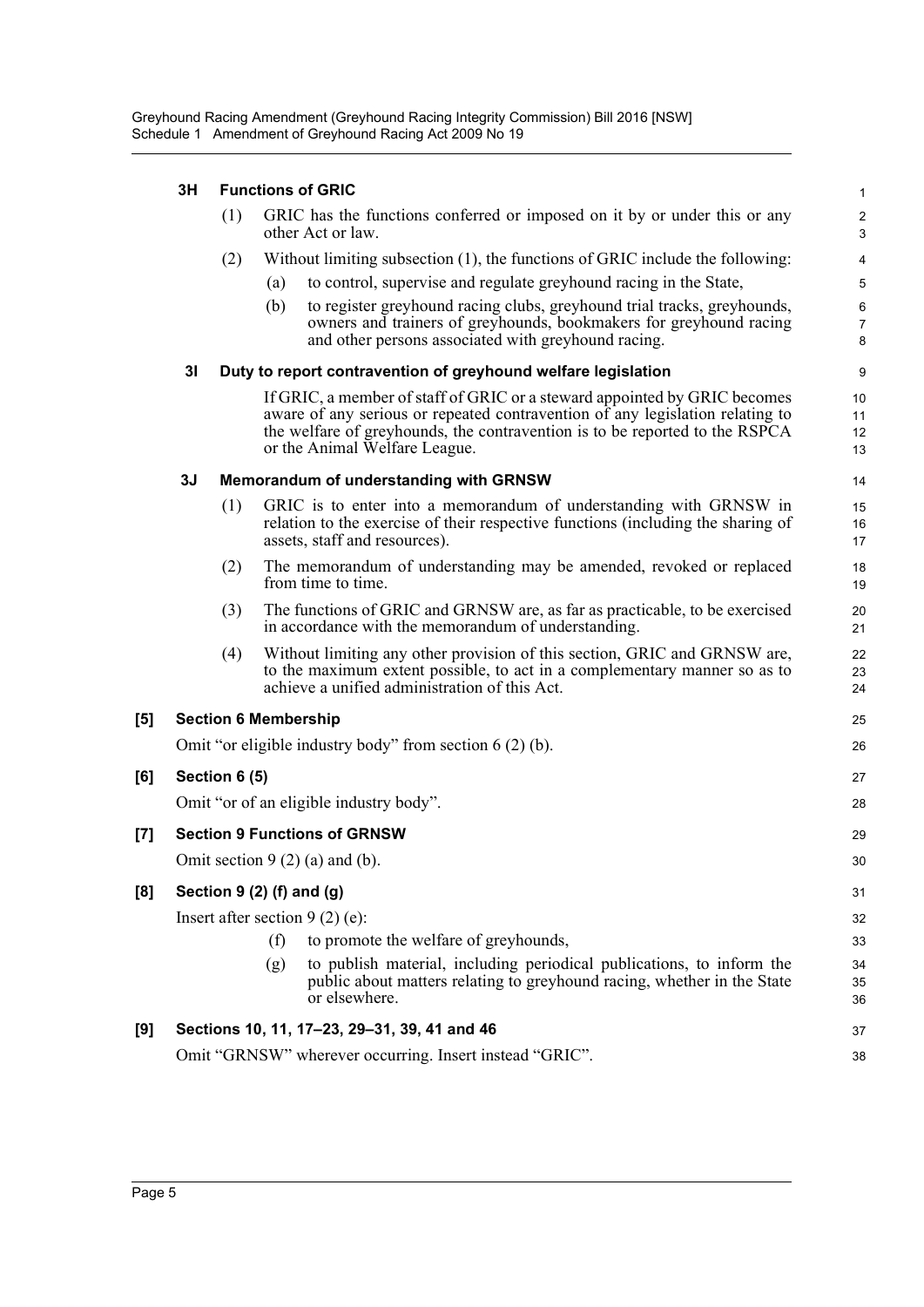Greyhound Racing Amendment (Greyhound Racing Integrity Commission) Bill 2016 [NSW] Schedule 1 Amendment of Greyhound Racing Act 2009 No 19

| $[10]$ |         |                      |      | Section 10 Miscellaneous functions of GRIC                                                                                                                                                                                                     | 1                                      |
|--------|---------|----------------------|------|------------------------------------------------------------------------------------------------------------------------------------------------------------------------------------------------------------------------------------------------|----------------------------------------|
|        |         |                      |      | Insert after section 10 $(2)$ (c):                                                                                                                                                                                                             | $\overline{c}$                         |
|        |         |                      | (c1) | without limiting paragraph (c), conduct inquiries and investigations into<br>any matter relating to greyhound racing (including systemic issues) on<br>its own motion or as a result of a complaint made by any person to<br>GRIC,             | 3<br>$\overline{\mathbf{4}}$<br>5<br>6 |
|        |         |                      | (c2) | in conducting any inquiry or investigation under this Act, summon a<br>person to appear before it to give evidence on oath or by affirmation<br>and, for that purpose, administer an oath to, or take an affirmation from,<br>any such person, | 7<br>8<br>$\boldsymbol{9}$<br>10       |
|        |         |                      | (c3) | consult with the RSPCA and the Animal Welfare League in developing<br>or making changes to legislation relating to the welfare of greyhounds,                                                                                                  | 11<br>12                               |
| $[11]$ |         | Section 10 (2) (p)   |      |                                                                                                                                                                                                                                                | 13                                     |
|        |         | Omit the paragraph.  |      |                                                                                                                                                                                                                                                | 14                                     |
| $[12]$ |         |                      |      | Sections 10 and 11 (as amended by this Schedule)                                                                                                                                                                                               | 15                                     |
|        |         |                      |      | Renumber sections 10 and 11 as sections 3K and 3L respectively and transfer those<br>renumbered sections to Part 1A in appropriate order.                                                                                                      | 16<br>17                               |
| $[13]$ |         |                      |      | <b>Section 12 Consultation and planning</b>                                                                                                                                                                                                    | 18                                     |
|        |         |                      |      | Omit "GRICG" wherever occurring in section 12 (2) and (3). Insert instead "GRIC".                                                                                                                                                              | 19                                     |
| $[14]$ |         | <b>South Wales</b>   |      | Section 15 Arrangements for use of staff and facilities of HRNSW or Racing New                                                                                                                                                                 | 20<br>21                               |
|        |         | Omit the section.    |      |                                                                                                                                                                                                                                                | 22                                     |
| $[15]$ | Part 2A |                      |      |                                                                                                                                                                                                                                                | 23                                     |
|        |         | Insert after Part 2: |      |                                                                                                                                                                                                                                                | 24                                     |
|        |         |                      |      | <b>Part 2A Animal Welfare Committee</b>                                                                                                                                                                                                        | 25                                     |
|        | 16A     |                      |      | <b>Establishment of Animal Welfare Committee</b>                                                                                                                                                                                               | 26                                     |
|        |         | (1)                  |      | The Animal Welfare Committee is established.                                                                                                                                                                                                   | 27                                     |
|        |         | (2)                  |      | The Animal Welfare Committee is to consist of the following members<br>appointed by the Minister:                                                                                                                                              | 28<br>29                               |
|        |         |                      | (a)  | a person who, in the opinion of the Minister, has relevant experience<br>and knowledge relating to the ethics of animal welfare,                                                                                                               | 30<br>31                               |
|        |         |                      | (b)  | a person nominated by the GRIC Board who has extensive experience<br>in, and knowledge of, animal welfare at a senior level,                                                                                                                   | 32<br>33                               |
|        |         |                      | (c)  | a person who is registered under the Veterinary Practice Act 2003 as a<br>veterinary practitioner and who is working in private practice.                                                                                                      | 34<br>35                               |
|        |         |                      |      | Note. Schedule 1AA contains provisions relating to the members and procedure of the<br>Animal Welfare Committee.                                                                                                                               | 36<br>37                               |
|        | 16B     |                      |      | <b>Functions of Animal Welfare Committee</b>                                                                                                                                                                                                   | 38                                     |
|        |         | (1)                  |      | The Animal Welfare Committee has the following functions:                                                                                                                                                                                      | 39                                     |
|        |         |                      | (a)  | to provide advice to GRIC, whether on its own initiative or at the<br>request of GRIC, on any matter relating to the welfare of greyhounds<br>including the formulation of welfare policies and standards,                                     | 40<br>41<br>42                         |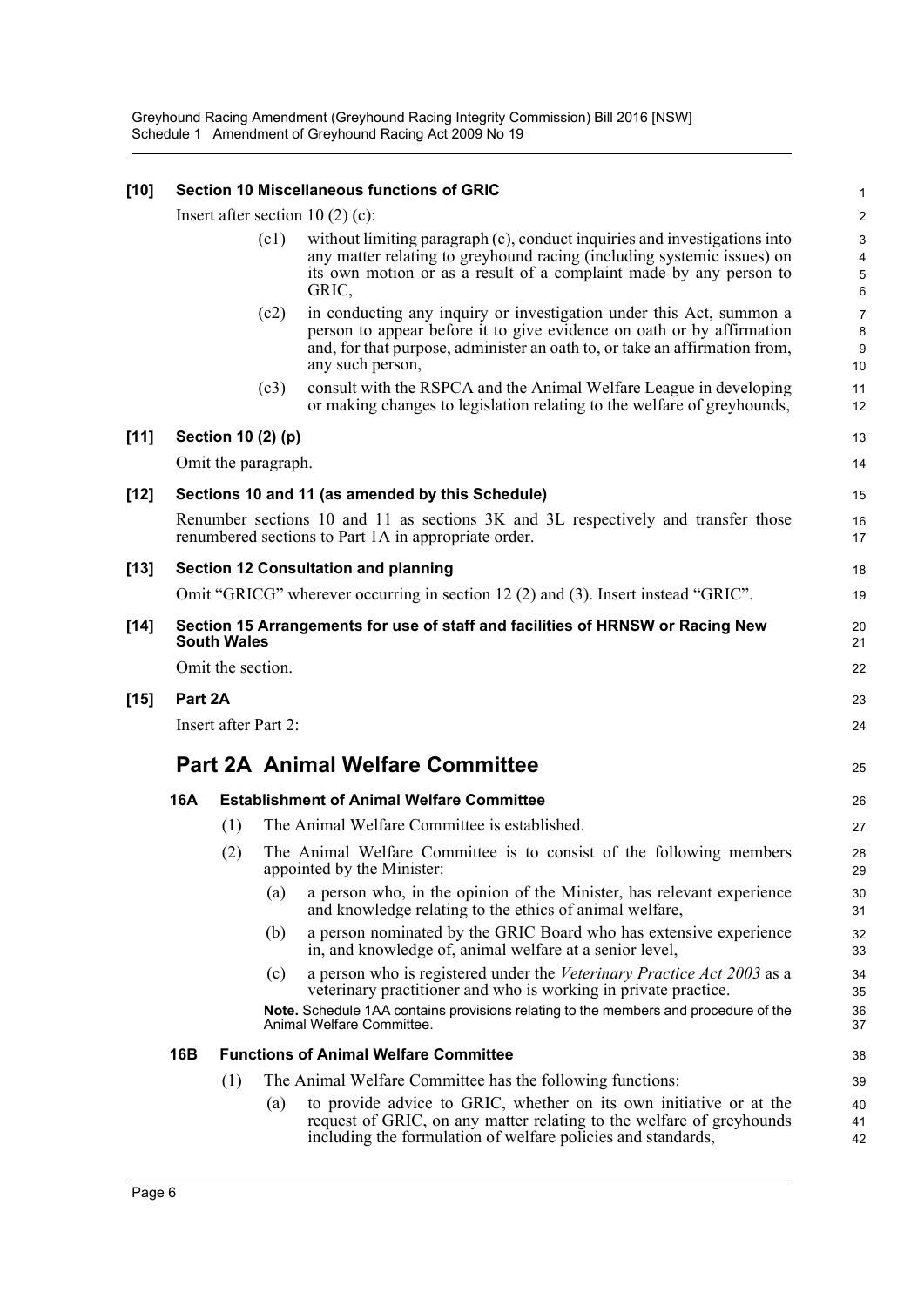| GRIC is, in exercising its functions, to have regard to any advice it receives<br>(2)<br>from the Animal Welfare Committee.<br>[16]<br><b>Section 22A</b><br>Insert after section 22:<br>22A<br>Life ban for committing live baiting offence<br>If a court finds a person guilty of committing an offence under<br>section 21 (1) (d) or (e) of the Prevention of Cruelty to Animals Act 1979:<br>the person's registration (if any) under this Act is automatically<br>(a)<br>cancelled, and<br>the person is permanently disqualified from participating in or<br>(b)<br>associating with greyhound racing in any capacity.<br>$[17]$<br>Part 3, Division 3, heading<br>Omit "Greyhound Racing Integrity Auditor".<br>Insert instead "Complaints against racing officials".<br>[18]<br><b>Sections 25, 26 and 28</b><br>Omit the sections.<br>[19]<br>Section 27 Inquiries and investigations by GRIC in relation to complaint<br>Omit "the Integrity Auditor" and "The Integrity Auditor" wherever occurring.<br>Insert instead "GRIC".<br>[20]<br>Section 30 Greyhound Racing clubs to provide information and documents<br>Omit "referred to in section $9(2)$ (a) or (c) or 29".<br>Part 5 Greyhound Racing Industry Consultation Group<br>[21]<br>Omit the Part.<br>[22]<br>Sections 41A and 41B<br>Insert after section 41:<br>41A<br>Annual report to include additional matters<br>The annual report of GRIC required to be prepared under the <i>Annual Reports</i><br>(Statutory Bodies) Act 1984 must include the following particulars:<br>the outcome of any greyhound breeding management system<br>(a)<br>administered by GRIC during the reporting period,<br>any disciplinary action taken by GRIC during the reporting period<br>(b)<br>against any person or body in respect of a breach of a rule,<br>any testing for the presence of a prohibited substance carried out on any<br>(c)<br>greyhound during the reporting period and the outcome of such testing,<br>any investigation into alleged breaches of any code of conduct or<br>(d)<br>practice or guidelines relating to animal welfare conducted by GRIC<br>during the reporting period and the outcome of any such investigation, |  | (b) | such other functions as are conferred or imposed on it by or under this<br>or any other Act. | 1<br>2                |
|---------------------------------------------------------------------------------------------------------------------------------------------------------------------------------------------------------------------------------------------------------------------------------------------------------------------------------------------------------------------------------------------------------------------------------------------------------------------------------------------------------------------------------------------------------------------------------------------------------------------------------------------------------------------------------------------------------------------------------------------------------------------------------------------------------------------------------------------------------------------------------------------------------------------------------------------------------------------------------------------------------------------------------------------------------------------------------------------------------------------------------------------------------------------------------------------------------------------------------------------------------------------------------------------------------------------------------------------------------------------------------------------------------------------------------------------------------------------------------------------------------------------------------------------------------------------------------------------------------------------------------------------------------------------------------------------------------------------------------------------------------------------------------------------------------------------------------------------------------------------------------------------------------------------------------------------------------------------------------------------------------------------------------------------------------------------------------------------------------------------------------------------------------------------------------------------------------------------|--|-----|----------------------------------------------------------------------------------------------|-----------------------|
|                                                                                                                                                                                                                                                                                                                                                                                                                                                                                                                                                                                                                                                                                                                                                                                                                                                                                                                                                                                                                                                                                                                                                                                                                                                                                                                                                                                                                                                                                                                                                                                                                                                                                                                                                                                                                                                                                                                                                                                                                                                                                                                                                                                                                     |  |     |                                                                                              | $\mathsf 3$<br>4      |
|                                                                                                                                                                                                                                                                                                                                                                                                                                                                                                                                                                                                                                                                                                                                                                                                                                                                                                                                                                                                                                                                                                                                                                                                                                                                                                                                                                                                                                                                                                                                                                                                                                                                                                                                                                                                                                                                                                                                                                                                                                                                                                                                                                                                                     |  |     |                                                                                              | 5                     |
|                                                                                                                                                                                                                                                                                                                                                                                                                                                                                                                                                                                                                                                                                                                                                                                                                                                                                                                                                                                                                                                                                                                                                                                                                                                                                                                                                                                                                                                                                                                                                                                                                                                                                                                                                                                                                                                                                                                                                                                                                                                                                                                                                                                                                     |  |     |                                                                                              | 6                     |
|                                                                                                                                                                                                                                                                                                                                                                                                                                                                                                                                                                                                                                                                                                                                                                                                                                                                                                                                                                                                                                                                                                                                                                                                                                                                                                                                                                                                                                                                                                                                                                                                                                                                                                                                                                                                                                                                                                                                                                                                                                                                                                                                                                                                                     |  |     |                                                                                              | 7                     |
|                                                                                                                                                                                                                                                                                                                                                                                                                                                                                                                                                                                                                                                                                                                                                                                                                                                                                                                                                                                                                                                                                                                                                                                                                                                                                                                                                                                                                                                                                                                                                                                                                                                                                                                                                                                                                                                                                                                                                                                                                                                                                                                                                                                                                     |  |     |                                                                                              | 8<br>$\boldsymbol{9}$ |
|                                                                                                                                                                                                                                                                                                                                                                                                                                                                                                                                                                                                                                                                                                                                                                                                                                                                                                                                                                                                                                                                                                                                                                                                                                                                                                                                                                                                                                                                                                                                                                                                                                                                                                                                                                                                                                                                                                                                                                                                                                                                                                                                                                                                                     |  |     |                                                                                              | 10<br>11              |
|                                                                                                                                                                                                                                                                                                                                                                                                                                                                                                                                                                                                                                                                                                                                                                                                                                                                                                                                                                                                                                                                                                                                                                                                                                                                                                                                                                                                                                                                                                                                                                                                                                                                                                                                                                                                                                                                                                                                                                                                                                                                                                                                                                                                                     |  |     |                                                                                              | 12<br>13              |
|                                                                                                                                                                                                                                                                                                                                                                                                                                                                                                                                                                                                                                                                                                                                                                                                                                                                                                                                                                                                                                                                                                                                                                                                                                                                                                                                                                                                                                                                                                                                                                                                                                                                                                                                                                                                                                                                                                                                                                                                                                                                                                                                                                                                                     |  |     |                                                                                              | 14                    |
|                                                                                                                                                                                                                                                                                                                                                                                                                                                                                                                                                                                                                                                                                                                                                                                                                                                                                                                                                                                                                                                                                                                                                                                                                                                                                                                                                                                                                                                                                                                                                                                                                                                                                                                                                                                                                                                                                                                                                                                                                                                                                                                                                                                                                     |  |     |                                                                                              | 15                    |
|                                                                                                                                                                                                                                                                                                                                                                                                                                                                                                                                                                                                                                                                                                                                                                                                                                                                                                                                                                                                                                                                                                                                                                                                                                                                                                                                                                                                                                                                                                                                                                                                                                                                                                                                                                                                                                                                                                                                                                                                                                                                                                                                                                                                                     |  |     |                                                                                              | 16                    |
|                                                                                                                                                                                                                                                                                                                                                                                                                                                                                                                                                                                                                                                                                                                                                                                                                                                                                                                                                                                                                                                                                                                                                                                                                                                                                                                                                                                                                                                                                                                                                                                                                                                                                                                                                                                                                                                                                                                                                                                                                                                                                                                                                                                                                     |  |     |                                                                                              | 17                    |
|                                                                                                                                                                                                                                                                                                                                                                                                                                                                                                                                                                                                                                                                                                                                                                                                                                                                                                                                                                                                                                                                                                                                                                                                                                                                                                                                                                                                                                                                                                                                                                                                                                                                                                                                                                                                                                                                                                                                                                                                                                                                                                                                                                                                                     |  |     |                                                                                              | 18                    |
|                                                                                                                                                                                                                                                                                                                                                                                                                                                                                                                                                                                                                                                                                                                                                                                                                                                                                                                                                                                                                                                                                                                                                                                                                                                                                                                                                                                                                                                                                                                                                                                                                                                                                                                                                                                                                                                                                                                                                                                                                                                                                                                                                                                                                     |  |     |                                                                                              | 19                    |
|                                                                                                                                                                                                                                                                                                                                                                                                                                                                                                                                                                                                                                                                                                                                                                                                                                                                                                                                                                                                                                                                                                                                                                                                                                                                                                                                                                                                                                                                                                                                                                                                                                                                                                                                                                                                                                                                                                                                                                                                                                                                                                                                                                                                                     |  |     |                                                                                              | 20                    |
|                                                                                                                                                                                                                                                                                                                                                                                                                                                                                                                                                                                                                                                                                                                                                                                                                                                                                                                                                                                                                                                                                                                                                                                                                                                                                                                                                                                                                                                                                                                                                                                                                                                                                                                                                                                                                                                                                                                                                                                                                                                                                                                                                                                                                     |  |     |                                                                                              | 21                    |
|                                                                                                                                                                                                                                                                                                                                                                                                                                                                                                                                                                                                                                                                                                                                                                                                                                                                                                                                                                                                                                                                                                                                                                                                                                                                                                                                                                                                                                                                                                                                                                                                                                                                                                                                                                                                                                                                                                                                                                                                                                                                                                                                                                                                                     |  |     |                                                                                              | 22                    |
|                                                                                                                                                                                                                                                                                                                                                                                                                                                                                                                                                                                                                                                                                                                                                                                                                                                                                                                                                                                                                                                                                                                                                                                                                                                                                                                                                                                                                                                                                                                                                                                                                                                                                                                                                                                                                                                                                                                                                                                                                                                                                                                                                                                                                     |  |     |                                                                                              | 23                    |
|                                                                                                                                                                                                                                                                                                                                                                                                                                                                                                                                                                                                                                                                                                                                                                                                                                                                                                                                                                                                                                                                                                                                                                                                                                                                                                                                                                                                                                                                                                                                                                                                                                                                                                                                                                                                                                                                                                                                                                                                                                                                                                                                                                                                                     |  |     |                                                                                              | 24                    |
|                                                                                                                                                                                                                                                                                                                                                                                                                                                                                                                                                                                                                                                                                                                                                                                                                                                                                                                                                                                                                                                                                                                                                                                                                                                                                                                                                                                                                                                                                                                                                                                                                                                                                                                                                                                                                                                                                                                                                                                                                                                                                                                                                                                                                     |  |     |                                                                                              | 25                    |
|                                                                                                                                                                                                                                                                                                                                                                                                                                                                                                                                                                                                                                                                                                                                                                                                                                                                                                                                                                                                                                                                                                                                                                                                                                                                                                                                                                                                                                                                                                                                                                                                                                                                                                                                                                                                                                                                                                                                                                                                                                                                                                                                                                                                                     |  |     |                                                                                              | 26                    |
|                                                                                                                                                                                                                                                                                                                                                                                                                                                                                                                                                                                                                                                                                                                                                                                                                                                                                                                                                                                                                                                                                                                                                                                                                                                                                                                                                                                                                                                                                                                                                                                                                                                                                                                                                                                                                                                                                                                                                                                                                                                                                                                                                                                                                     |  |     |                                                                                              | 27                    |
|                                                                                                                                                                                                                                                                                                                                                                                                                                                                                                                                                                                                                                                                                                                                                                                                                                                                                                                                                                                                                                                                                                                                                                                                                                                                                                                                                                                                                                                                                                                                                                                                                                                                                                                                                                                                                                                                                                                                                                                                                                                                                                                                                                                                                     |  |     |                                                                                              | 28                    |
|                                                                                                                                                                                                                                                                                                                                                                                                                                                                                                                                                                                                                                                                                                                                                                                                                                                                                                                                                                                                                                                                                                                                                                                                                                                                                                                                                                                                                                                                                                                                                                                                                                                                                                                                                                                                                                                                                                                                                                                                                                                                                                                                                                                                                     |  |     |                                                                                              | 29<br>30              |
|                                                                                                                                                                                                                                                                                                                                                                                                                                                                                                                                                                                                                                                                                                                                                                                                                                                                                                                                                                                                                                                                                                                                                                                                                                                                                                                                                                                                                                                                                                                                                                                                                                                                                                                                                                                                                                                                                                                                                                                                                                                                                                                                                                                                                     |  |     |                                                                                              | 31<br>32              |
|                                                                                                                                                                                                                                                                                                                                                                                                                                                                                                                                                                                                                                                                                                                                                                                                                                                                                                                                                                                                                                                                                                                                                                                                                                                                                                                                                                                                                                                                                                                                                                                                                                                                                                                                                                                                                                                                                                                                                                                                                                                                                                                                                                                                                     |  |     |                                                                                              | 33<br>34              |
|                                                                                                                                                                                                                                                                                                                                                                                                                                                                                                                                                                                                                                                                                                                                                                                                                                                                                                                                                                                                                                                                                                                                                                                                                                                                                                                                                                                                                                                                                                                                                                                                                                                                                                                                                                                                                                                                                                                                                                                                                                                                                                                                                                                                                     |  |     |                                                                                              | 35<br>36              |
|                                                                                                                                                                                                                                                                                                                                                                                                                                                                                                                                                                                                                                                                                                                                                                                                                                                                                                                                                                                                                                                                                                                                                                                                                                                                                                                                                                                                                                                                                                                                                                                                                                                                                                                                                                                                                                                                                                                                                                                                                                                                                                                                                                                                                     |  |     |                                                                                              | 37<br>38<br>39        |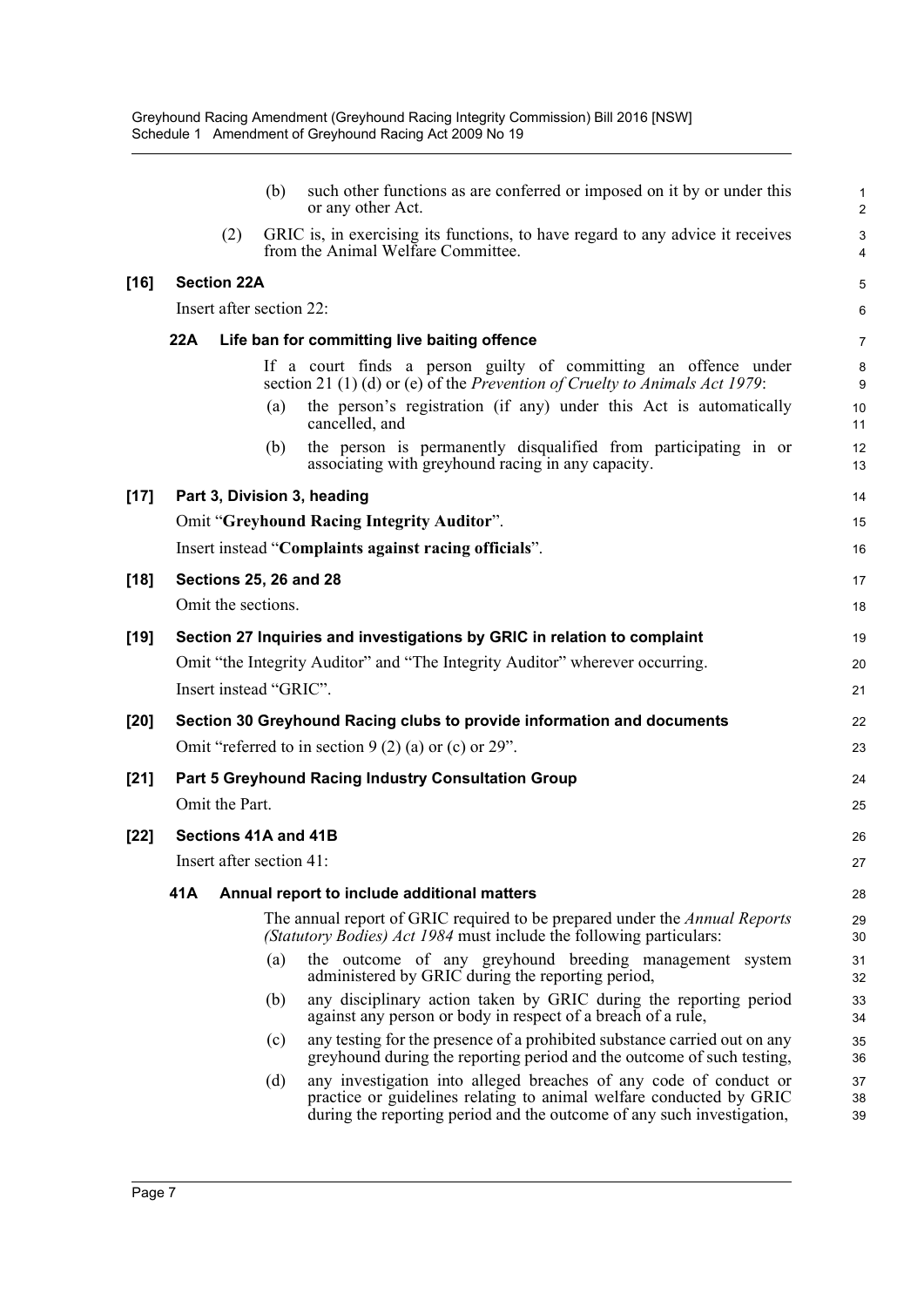|        |     |                | (e)               |                                    | any prosecution for an offence relating to the welfare of greyhounds<br>brought by the RSPCA, the Animal Welfare League or the NSW Police                            | $\mathbf{1}$<br>$\overline{2}$ |
|--------|-----|----------------|-------------------|------------------------------------|----------------------------------------------------------------------------------------------------------------------------------------------------------------------|--------------------------------|
|        |     |                |                   | prosecution,                       | Force during the reporting period and the outcome of any such                                                                                                        | 3<br>4                         |
|        |     |                | (f)               |                                    | the action taken by GRIC during the reporting period to promote and<br>maintain the welfare of greyhounds,                                                           | 5<br>6                         |
|        |     |                | (g)               |                                    | the following statistical information:                                                                                                                               | 7                              |
|        |     |                |                   | (i)                                | the number, as at the end of the reporting period, of registered                                                                                                     | $\bf 8$                        |
|        |     |                |                   |                                    | greyhound racing tracks, registered greyhound trial tracks,<br>registered greyhounds and persons associated with greyhound<br>racing who are registered,             | 9<br>10<br>11                  |
|        |     |                |                   | (ii)                               | the number of holders of racecourse licences for meetings for<br>greyhound racing as at the end of the reporting period,                                             | 12<br>13                       |
|        |     |                |                   | (iii)                              | the number of litters of greyhounds registered during the<br>reporting period,                                                                                       | 14<br>15                       |
|        |     |                |                   | (iv)                               | the number of greyhounds injured and in respect of which a<br>period of 21 days or more of incapacitation is imposed during the<br>reporting period,                 | 16<br>17<br>18                 |
|        |     |                |                   | (v)                                | the number of certificates of euthanasia of greyhounds issued by<br>veterinary practitioners during the reporting period,                                            | 19<br>20                       |
|        |     |                |                   | (vi)                               | the number of greyhounds transferred into greyhound adoption<br>programs during the reporting period and the number of<br>greyhounds adopted under any such program, | 21<br>22<br>23                 |
|        |     |                | (h)               |                                    | details of complaints received by GRIC under this Act and the action<br>taken in relation to any such complaint.                                                     | 24<br>25                       |
|        | 41B |                |                   |                                    | Restriction on sale of public land used for greyhound racing                                                                                                         | 26                             |
|        |     |                |                   |                                    | Any public land used for greyhound racing cannot be sold, leased or disposed<br>of except with the approval of both Houses of Parliament.                            | 27<br>28                       |
| $[23]$ |     | Sections 42-44 |                   |                                    |                                                                                                                                                                      | 29                             |
|        |     |                |                   | Omit the sections. Insert instead: |                                                                                                                                                                      | 30                             |
|        | 42  |                | <b>Delegation</b> |                                    |                                                                                                                                                                      | 31                             |
|        |     | (1)            |                   | delegation) to:                    | GRIC may delegate the exercise of its functions (other than this power of                                                                                            | 32<br>33                       |
|        |     |                | (a)               |                                    | the Commissioner, or                                                                                                                                                 | 34                             |
|        |     |                | (b)               |                                    | a member of the GRIC Board, or                                                                                                                                       | 35                             |
|        |     |                | (c)               |                                    | a member of staff of GRIC.                                                                                                                                           | 36                             |
|        |     | (2)            |                   |                                    | GRNSW may delegate the exercise of its functions to:                                                                                                                 | 37                             |
|        |     |                | (a)               |                                    | a member of GRNSW or the chief executive officer of GRNSW, or                                                                                                        | 38                             |
|        |     |                | (b)               |                                    | a member of staff of GRNSW.                                                                                                                                          | 39                             |
|        | 43  |                |                   |                                    | <b>Protection from personal liability</b>                                                                                                                            | 40                             |
|        |     |                |                   |                                    | Anything done or omitted to be done by:                                                                                                                              | 41                             |
|        |     |                | (a)               |                                    | GRIC or GRNSW, or                                                                                                                                                    | 42                             |
|        |     |                | (b)               |                                    | the Commissioner, or                                                                                                                                                 | 43                             |
|        |     |                | (c)               |                                    | the GRIC Board, or                                                                                                                                                   | 44                             |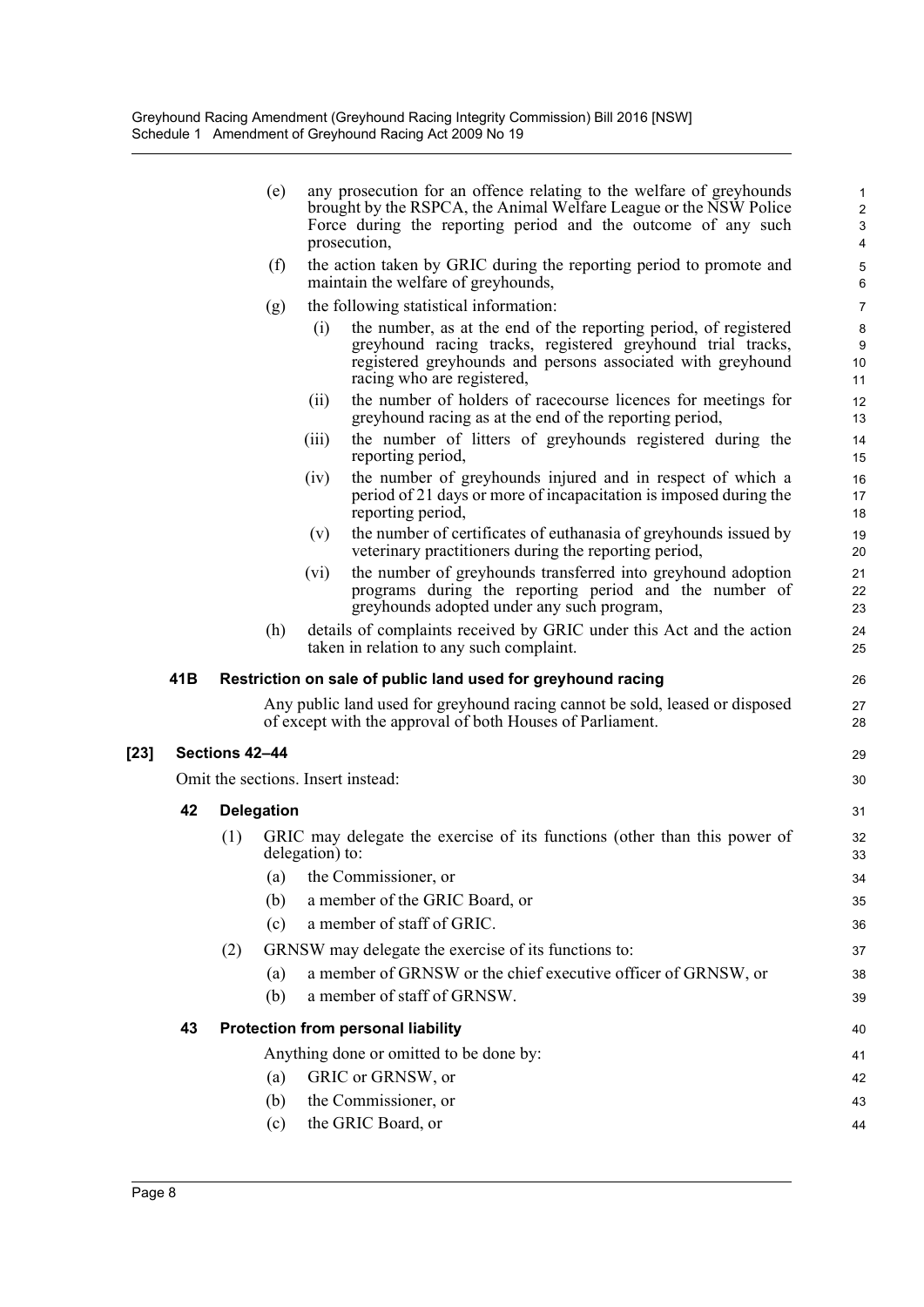|        |              |                   | (d)<br>the Animal Welfare Committee, or                                                                                                                                                                                                                                                  | 1                       |
|--------|--------------|-------------------|------------------------------------------------------------------------------------------------------------------------------------------------------------------------------------------------------------------------------------------------------------------------------------------|-------------------------|
|        |              |                   | the chief executive officer of GRNSW, or<br>(e)                                                                                                                                                                                                                                          | $\overline{\mathbf{c}}$ |
|        |              |                   | (f)<br>a steward appointed under this Act by GRIC, or                                                                                                                                                                                                                                    | 3                       |
|        |              |                   | a person acting under the direction of GRIC, the GRIC Board, the<br>(g)<br>Commissioner or GRNSW,                                                                                                                                                                                        | 4<br>5                  |
|        |              |                   | does not, if the thing was done or omitted to be done in good faith for the                                                                                                                                                                                                              | 6                       |
|        |              |                   | purposes of executing this or any other Act, subject the Commissioner, any<br>member of the GRIC Board, the Animal Welfare Committee or GRNSW (as                                                                                                                                        | 7<br>8                  |
|        |              |                   | the case requires), the chief executive officer, the steward or the person so<br>acting personally to any action, liability, claim or demand.                                                                                                                                            | 9<br>10                 |
|        | 44           |                   | <b>Authentication of certain documents</b>                                                                                                                                                                                                                                               | 11                      |
|        |              |                   | Any summons, process, demand, order, notice, statement, direction or other<br>document requiring authentication by GRIC is sufficiently authenticated<br>without the seal of GRIC if signed by the Commissioner or a member of staff<br>of GRIC authorised to do so by the Commissioner. | 12<br>13<br>14<br>15    |
| [24]   |              |                   | Section 45 Proof of certain matters not required                                                                                                                                                                                                                                         | 16                      |
|        |              | Omit the section. |                                                                                                                                                                                                                                                                                          | 17                      |
| $[25]$ |              |                   | <b>Schedules 1A and 1AA</b>                                                                                                                                                                                                                                                              | 18                      |
|        |              |                   | Insert before Schedule 1:                                                                                                                                                                                                                                                                | 19                      |
|        |              |                   |                                                                                                                                                                                                                                                                                          |                         |
|        |              |                   | <b>Schedule 1A</b> Provisions relating to Commissioner                                                                                                                                                                                                                                   | 20                      |
|        |              |                   | (Section 3C)                                                                                                                                                                                                                                                                             | 21                      |
|        | 1            |                   | <b>Term of office</b>                                                                                                                                                                                                                                                                    | 22                      |
|        |              |                   | The Commissioner holds office for such term, not exceeding 5 years, as may<br>be specified in the instrument of appointment, but is eligible (if otherwise<br>qualified) for re-appointment.                                                                                             | 23<br>24<br>25          |
|        | $\mathbf{2}$ |                   | <b>Full-time office</b>                                                                                                                                                                                                                                                                  | 26                      |
|        |              |                   | The office of Commissioner is a full-time office and the holder of the office is<br>required to hold it on that basis, except to the extent permitted by the Minister.                                                                                                                   | 27<br>28                |
|        | 3            |                   | <b>Employment and remuneration</b>                                                                                                                                                                                                                                                       | 29                      |
|        |              | (1)               | The employment of the Commissioner is (subject to this Schedule) to be<br>governed by a contract of employment between the Commissioner and the<br>Minister.                                                                                                                             | 30<br>31<br>32          |
|        |              | (2)               | The following provisions of or made under the <i>Government Sector</i>                                                                                                                                                                                                                   | 33                      |
|        |              |                   | <i>Employment Act 2013</i> relating to the employment of Public Service senior                                                                                                                                                                                                           | 34                      |
|        |              |                   | executives apply to the Commissioner (but in the application of those<br>provisions a reference to the employer of any such executive is to be read as a<br>reference to the Minister):                                                                                                  | 35<br>36<br>37          |
|        |              |                   | provisions relating to the band in which an executive is to be employed,<br>(a)                                                                                                                                                                                                          | 38                      |
|        |              |                   | provisions relating to the contract of employment of an executive,<br>(b)                                                                                                                                                                                                                | 39                      |
|        |              |                   | provisions relating to the remuneration, employment benefits and<br>(c)<br>allowances of an executive,                                                                                                                                                                                   | 40<br>41                |
|        |              |                   | provisions relating to the termination of employment of an executive.<br>(d)                                                                                                                                                                                                             | 42                      |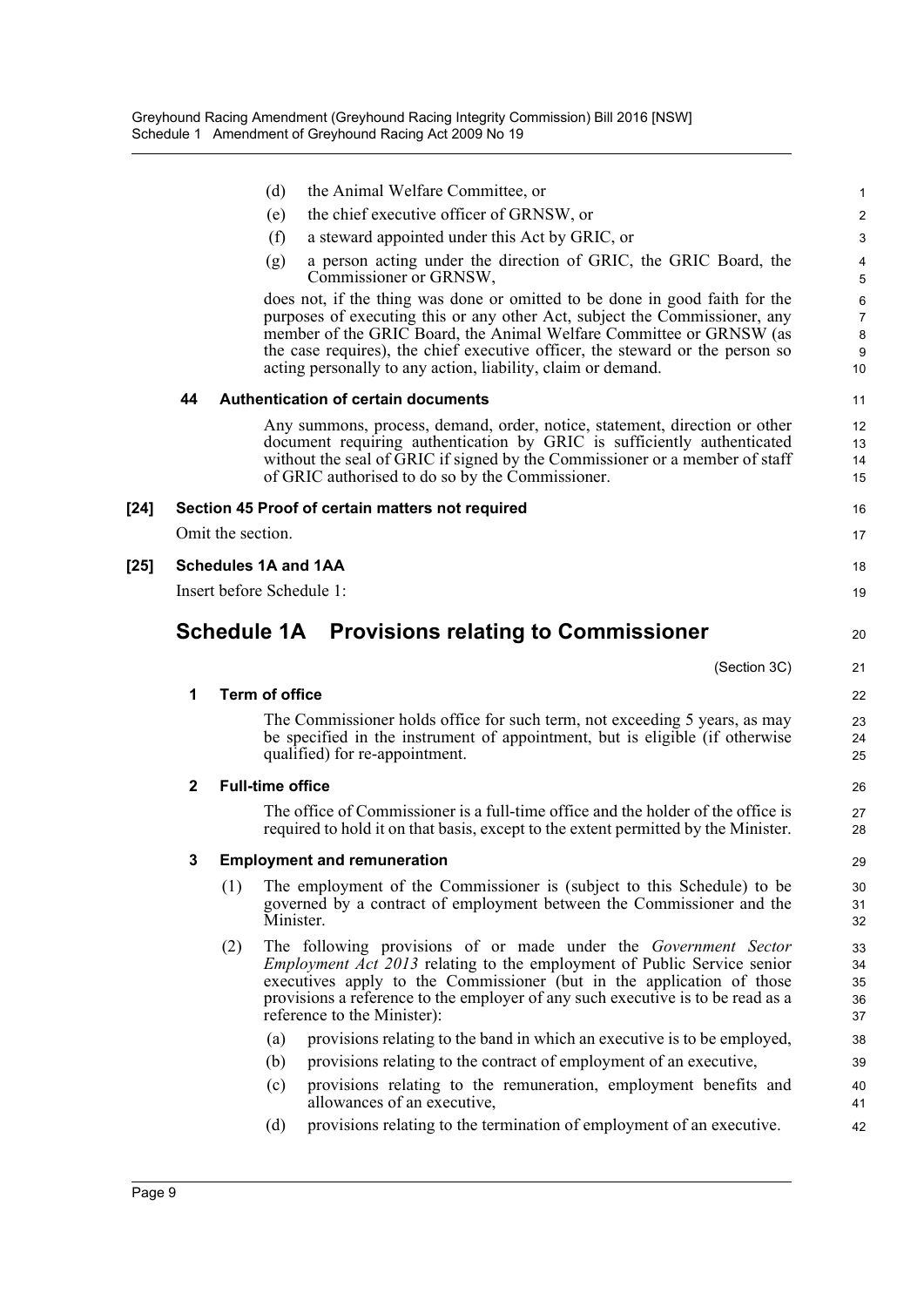Greyhound Racing Amendment (Greyhound Racing Integrity Commission) Bill 2016 [NSW] Schedule 1 Amendment of Greyhound Racing Act 2009 No 19

| 4            |     | Vacancy in office                                                                                                                                                                                                                                                   | 1                    |
|--------------|-----|---------------------------------------------------------------------------------------------------------------------------------------------------------------------------------------------------------------------------------------------------------------------|----------------------|
|              | (1) | The office of Commissioner becomes vacant if the holder:                                                                                                                                                                                                            | 2                    |
|              |     | (a)<br>dies, or                                                                                                                                                                                                                                                     | 3                    |
|              |     | completes a term of office and is not re-appointed, or<br>(b)                                                                                                                                                                                                       | 4                    |
|              |     | (c)<br>resigns the office by instrument in writing addressed to the Minister, or                                                                                                                                                                                    | 5                    |
|              |     | (d)<br>becomes bankrupt, applies to take the benefit of any law for the relief of<br>bankrupt or insolvent debtors, compounds with his or her creditors or<br>makes an assignment of his or her remuneration for their benefit, or                                  | 6<br>7<br>8          |
|              |     | becomes a mentally incapacitated person, or<br>(e)                                                                                                                                                                                                                  | 9                    |
|              |     | is convicted in New South Wales of an offence that is punishable by<br>(f)<br>imprisonment for 12 months or more or is convicted elsewhere than in<br>New South Wales of an offence that, if committed in New South Wales,<br>would be an offence so punishable, or | 10<br>11<br>12<br>13 |
|              |     | is removed from office under clause 3.<br>(g)                                                                                                                                                                                                                       | 14                   |
|              | (2) | If the office of Commissioner becomes vacant, a person is, subject to this Act,<br>to be appointed to fill the vacancy.                                                                                                                                             | 15<br>16             |
| 5            |     | <b>Commissioner not Public Service employee</b>                                                                                                                                                                                                                     | 17                   |
|              |     | The office of Commissioner is a statutory office and the provisions of the<br>Government Sector Employment Act 2013 relating to the employment of<br>Public Service employees do not apply to that office (except as provided by<br>clause 3).                      | 18<br>19<br>20<br>21 |
|              |     | <b>Schedule 1AA Provisions relating to GRIC Board and</b><br><b>Animal Welfare Committee</b>                                                                                                                                                                        | 22<br>23             |
|              |     | (Sections 3E and 16A)                                                                                                                                                                                                                                               | 24                   |
| 1            |     | <b>Definitions</b>                                                                                                                                                                                                                                                  | 25                   |
|              |     | In this Schedule:                                                                                                                                                                                                                                                   | 26                   |
|              |     | <i>appointed member</i> of a body means a member of the body who is appointed<br>by the Minister.<br><b><i>body</i></b> means:<br>the GRIC Board, or<br>(a)                                                                                                         | 27<br>28<br>29<br>30 |
|              |     | (b) the Animal Welfare Committee.                                                                                                                                                                                                                                   | 31                   |
|              |     | <i>member</i> of a body means any member of the body.                                                                                                                                                                                                               | 32                   |
| $\mathbf{2}$ |     | Chairperson                                                                                                                                                                                                                                                         | 33                   |
|              | (1) | Of the appointed members of a body, one is (in and by the member's<br>instrument of appointment or in and by another instrument executed by the<br>Minister) to be appointed as Chairperson of the body.                                                            | 34<br>35<br>36       |
|              | (2) | The Minister may remove an appointed member from the office of<br>Chairperson at any time.                                                                                                                                                                          | 37<br>38             |
|              | (3) | A person who is a member and Chairperson of a body vacates office as<br>Chairperson if the person:                                                                                                                                                                  | 39<br>40             |
|              |     | is removed from that office by the Minister, or<br>(a)                                                                                                                                                                                                              | 41                   |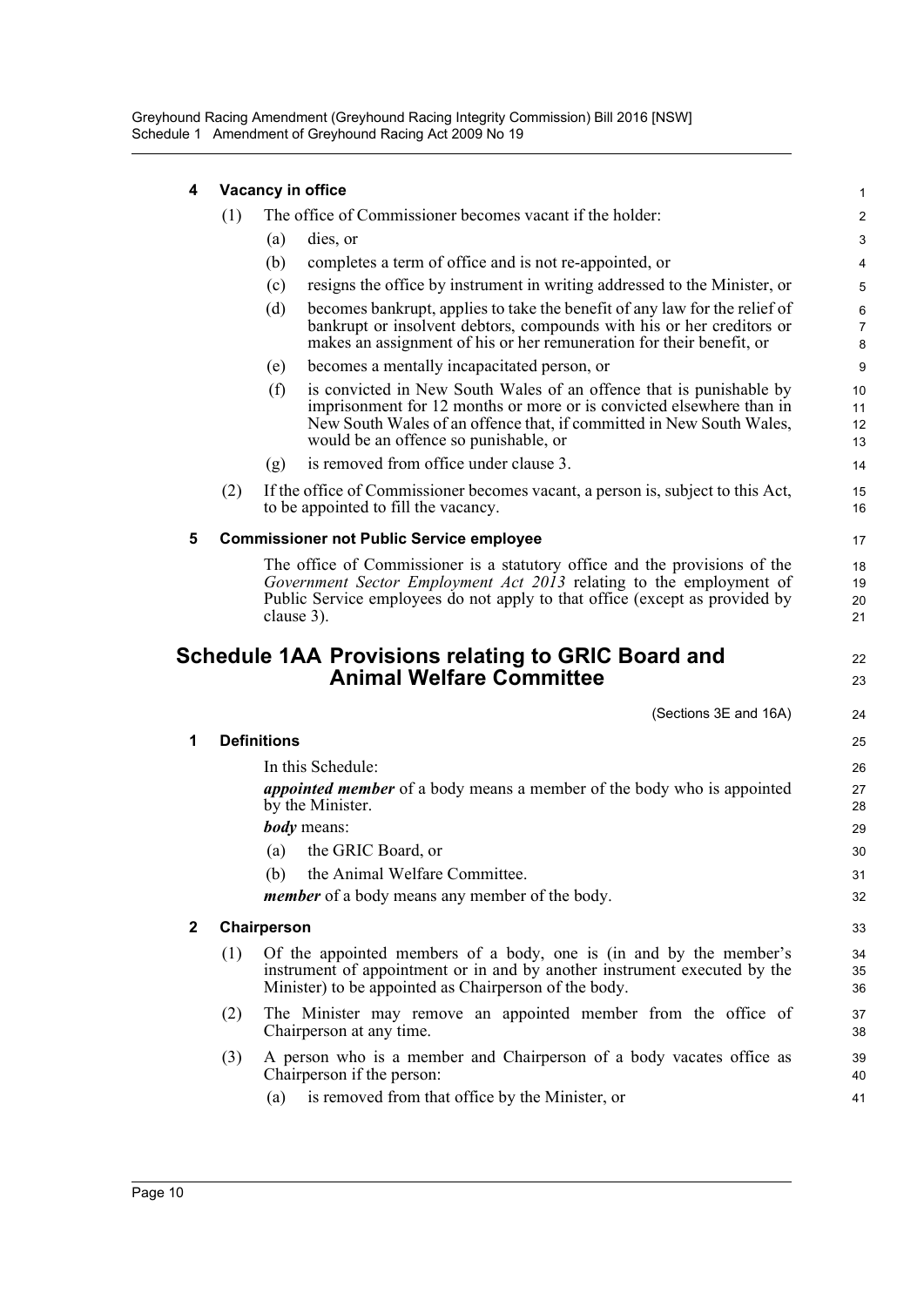|   |     | (b)<br>(c)             | resigns that office by instrument in writing addressed to the Minister, or<br>ceases to be a member.                                                                                                                                                                                                                                                                                | 1<br>$\overline{c}$              |
|---|-----|------------------------|-------------------------------------------------------------------------------------------------------------------------------------------------------------------------------------------------------------------------------------------------------------------------------------------------------------------------------------------------------------------------------------|----------------------------------|
| 3 |     |                        | Deputies of appointed members                                                                                                                                                                                                                                                                                                                                                       | 3                                |
|   | (1) |                        | The Minister may, from time to time, appoint a person to be the deputy of an<br>appointed member, and the Minister may revoke any such appointment.                                                                                                                                                                                                                                 | 4<br>5                           |
|   | (2) |                        | In the absence of an appointed member, the member's deputy:                                                                                                                                                                                                                                                                                                                         | 6                                |
|   |     | (a)                    | is, if available, to act in the place of the member, and                                                                                                                                                                                                                                                                                                                            | 7                                |
|   |     | (b)                    | while so acting, has all the functions of the member and is taken to be a<br>member.                                                                                                                                                                                                                                                                                                | 8<br>9                           |
|   | (3) |                        | The deputy of an appointed member who is Chairperson of a body has the<br>member's functions as Chairperson.                                                                                                                                                                                                                                                                        | 10<br>11                         |
|   | (4) |                        | A person while acting in the place of an appointed member is entitled to be<br>paid such remuneration (including travelling and subsistence allowances) as<br>the Minister may from time to time determine in respect of the person.                                                                                                                                                | 12<br>13<br>14                   |
| 4 |     | <b>Terms of office</b> |                                                                                                                                                                                                                                                                                                                                                                                     | 15                               |
|   |     |                        | Subject to this Schedule, an appointed member holds office for such period<br>(not exceeding 3 years) as may be specified in the member's instrument of<br>appointment, but is eligible (if otherwise qualified) for re-appointment.                                                                                                                                                | 16<br>17<br>18                   |
| 5 |     | Remuneration           |                                                                                                                                                                                                                                                                                                                                                                                     | 19                               |
|   |     |                        | An appointed member is entitled to be paid such remuneration (including<br>travelling and subsistence allowances) as the Minister may from time to time<br>determine in respect of the member.                                                                                                                                                                                      | 20<br>21<br>22                   |
| 6 |     |                        |                                                                                                                                                                                                                                                                                                                                                                                     |                                  |
|   |     |                        | Vacancy in office of appointed member                                                                                                                                                                                                                                                                                                                                               | 23                               |
|   | (1) |                        | The office of an appointed member becomes vacant if the member:                                                                                                                                                                                                                                                                                                                     | 24                               |
|   |     | (a)                    | dies, or                                                                                                                                                                                                                                                                                                                                                                            | 25                               |
|   |     | (b)                    | completes a term of office and is not re-appointed, or                                                                                                                                                                                                                                                                                                                              | 26                               |
|   |     | (c)                    | resigns the office by instrument in writing addressed to the Minister, or                                                                                                                                                                                                                                                                                                           | 27                               |
|   |     | (d)                    | is removed from office by the Minister under this clause, or                                                                                                                                                                                                                                                                                                                        | 28                               |
|   |     | (e)                    | is absent from 4 consecutive meetings of the body concerned of which<br>reasonable notice has been given to the member personally or in the<br>ordinary course of post, except on leave granted by the body or unless,<br>before the expiration of 4 weeks after the last of those meetings, the<br>member is excused by the body for having been absent from those<br>meetings, or | 29<br>30<br>31<br>32<br>33<br>34 |
|   |     | (f)                    | becomes bankrupt, applies to take the benefit of any law for the relief of<br>bankrupt or insolvent debtors, compounds with his or her creditors or<br>makes an assignment of his or her remuneration for their benefit, or                                                                                                                                                         | 35<br>36<br>37                   |
|   |     | (g)                    | becomes a mentally incapacitated person, or                                                                                                                                                                                                                                                                                                                                         | 38                               |
|   |     | (h)                    | is convicted in New South Wales of an offence that is punishable by<br>imprisonment for 12 months or more or is convicted elsewhere than in<br>New South Wales of an offence that, if committed in New South Wales,<br>would be an offence so punishable.                                                                                                                           | 39<br>40<br>41<br>42             |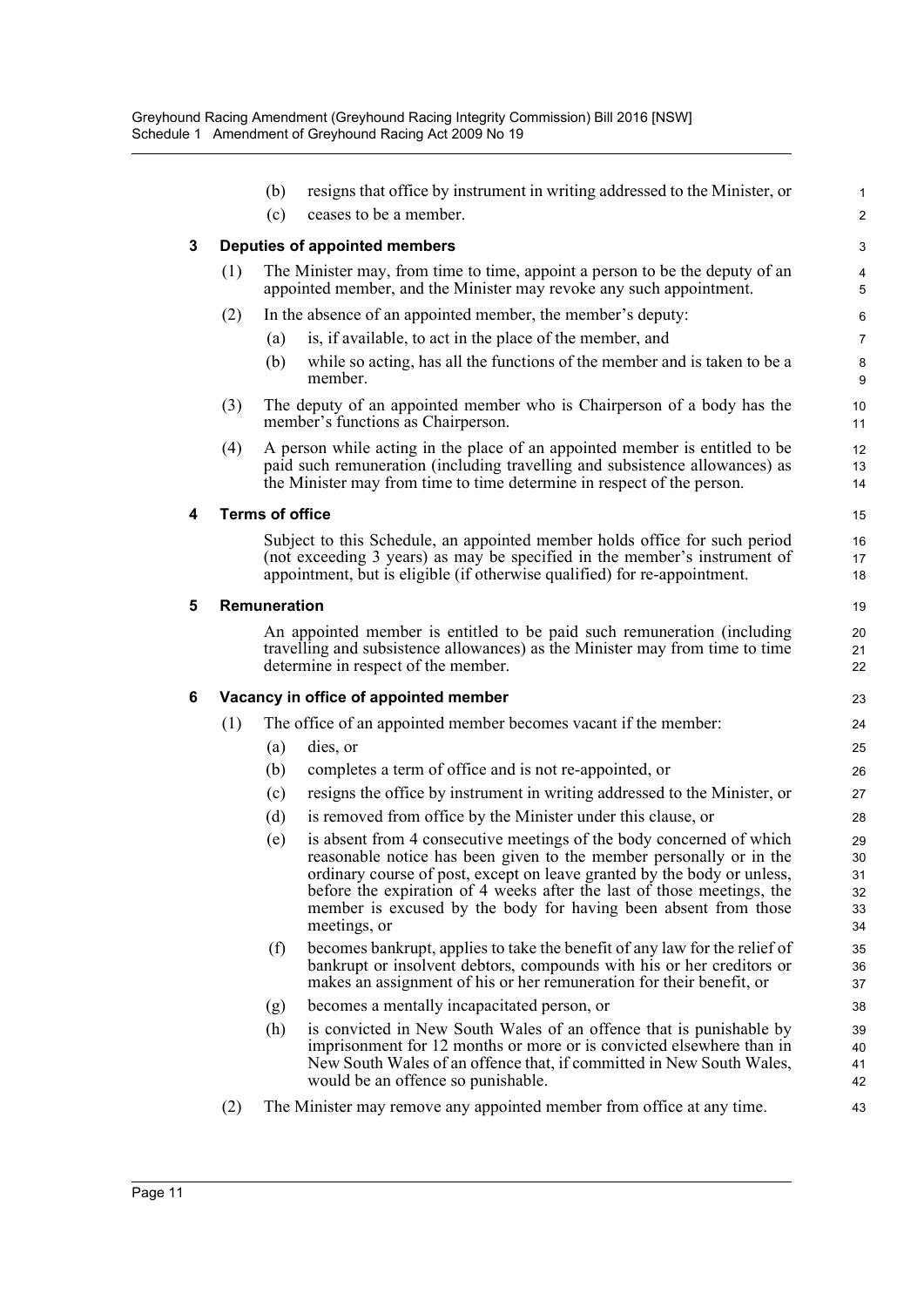| 7 | Filling of vacancy in office of appointed member |         |                                                                                                                                                                                                                                                                                                               |                                 |  |
|---|--------------------------------------------------|---------|---------------------------------------------------------------------------------------------------------------------------------------------------------------------------------------------------------------------------------------------------------------------------------------------------------------|---------------------------------|--|
|   |                                                  |         | If the office of an appointed member becomes vacant, a person is, subject to<br>this Act, to be appointed to fill the vacancy.                                                                                                                                                                                | $\boldsymbol{2}$<br>$\mathsf 3$ |  |
| 8 |                                                  |         | Disclosure of pecuniary interests by members                                                                                                                                                                                                                                                                  | 4                               |  |
|   | (1)                                              | If:     |                                                                                                                                                                                                                                                                                                               | 5                               |  |
|   |                                                  | (a)     | a member of a body has a pecuniary interest in a matter being<br>considered or about to be considered at a meeting of the body, and                                                                                                                                                                           | 6<br>$\overline{7}$             |  |
|   |                                                  | (b)     | the interest appears to raise a conflict with the proper performance of the<br>member's duties in relation to the consideration of the matter,                                                                                                                                                                | 8<br>9                          |  |
|   |                                                  | body.   | the member must, as soon as possible after the relevant facts have come to the<br>member's knowledge, disclose the nature of the interest at a meeting of the                                                                                                                                                 | 10<br>11<br>12                  |  |
|   | (2)                                              |         | A disclosure by a member of a body at a meeting of the body that the member:                                                                                                                                                                                                                                  | 13                              |  |
|   |                                                  | (a)     | is a member, or is in the employment, of a specified company or other<br>body, or                                                                                                                                                                                                                             | 14<br>15                        |  |
|   |                                                  | (b)     | is a partner, or is in the employment, of a specified person, or                                                                                                                                                                                                                                              | 16                              |  |
|   |                                                  | (c)     | has some other specified interest relating to a specified company or<br>other body or to a specified person,                                                                                                                                                                                                  | 17<br>18                        |  |
|   |                                                  |         | is a sufficient disclosure of the nature of the interest in any matter relating to<br>that company or other body or to that person which may arise after the date of<br>the disclosure and which is required to be disclosed under subclause (1).                                                             | 19<br>20<br>21                  |  |
|   | (3)                                              | charge. | Particulars of any disclosure made under this clause must be recorded by the<br>body concerned in a book kept for the purpose and that book must be open at<br>all reasonable hours to inspection by any person at any reasonable time for no                                                                 | 22<br>23<br>24<br>25            |  |
|   | (4)                                              |         | After a member of a body has disclosed the nature of an interest in any matter,<br>the member must not, unless the Minister or body otherwise determines:                                                                                                                                                     | 26<br>27                        |  |
|   |                                                  | (a)     | be present during any deliberation of the body with respect to the<br>matter, or                                                                                                                                                                                                                              | 28<br>29                        |  |
|   |                                                  | (b)     | take part in any decision of the body with respect to the matter.                                                                                                                                                                                                                                             | 30                              |  |
|   | (5)                                              |         | For the purpose of the making of a determination by a body under<br>subclause $(4)$ , a member who has a pecuniary interest in a matter to which the<br>disclosure relates must not:                                                                                                                          | 31<br>32<br>33                  |  |
|   |                                                  | (a)     | be present during any deliberation of the body for the purpose of making<br>the determination, or                                                                                                                                                                                                             | 34<br>35                        |  |
|   |                                                  | (b)     | take part in the making by the body of the determination.                                                                                                                                                                                                                                                     | 36                              |  |
|   | (6)                                              |         | A contravention of this clause does not invalidate any decision of the body<br>concerned.                                                                                                                                                                                                                     | 37<br>38                        |  |
| 9 |                                                  |         | Pecuniary interests required to be disclosed                                                                                                                                                                                                                                                                  | 39                              |  |
|   | (1)                                              |         | For the purposes of clause 8, a pecuniary interest is an interest that a person<br>has in a matter because of a reasonable likelihood or expectation of<br>appreciable financial gain or loss to the person or another person with whom<br>the person is associated as provided by subclauses $(3)$ – $(5)$ . | 40<br>41<br>42<br>43            |  |
|   | (2)                                              |         | A person does not have a pecuniary interest in a matter if the interest is so<br>remote or insignificant that it could not reasonably be regarded as likely to<br>influence any decision the person might make in relation to the matter.                                                                     | 44<br>45<br>46                  |  |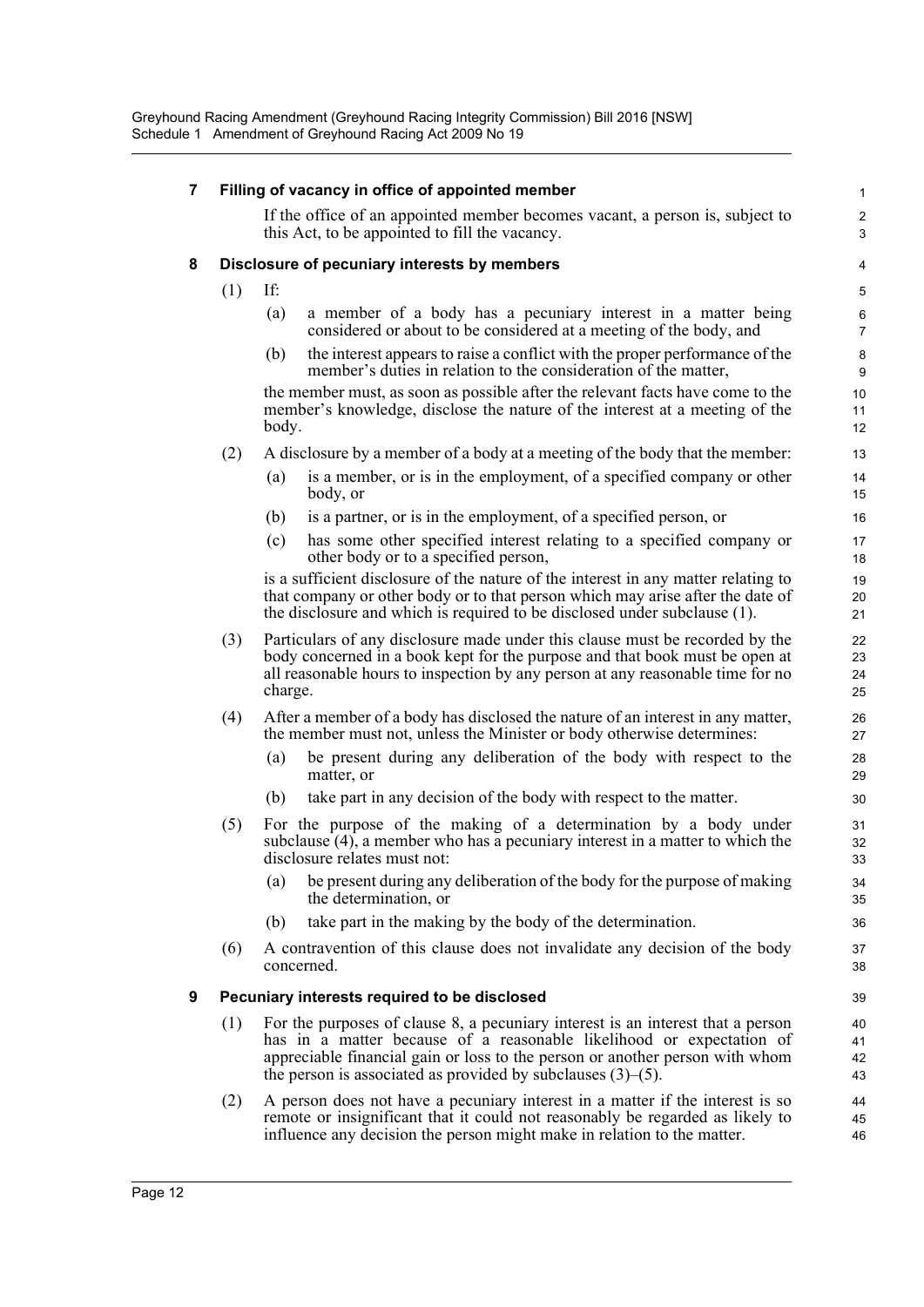|    | (3)    |                                                                                                             | For the purposes of clause 8, a person has a pecuniary interest in a matter if the<br>pecuniary interest is the interest of:                                                                                                              | $\mathbf{1}$<br>$\overline{2}$          |  |  |
|----|--------|-------------------------------------------------------------------------------------------------------------|-------------------------------------------------------------------------------------------------------------------------------------------------------------------------------------------------------------------------------------------|-----------------------------------------|--|--|
|    |        | (a)                                                                                                         | the person, or                                                                                                                                                                                                                            | 3                                       |  |  |
|    |        | (b)                                                                                                         | another person with whom the person is associated as provided by this<br>clause.                                                                                                                                                          | $\overline{\mathbf{4}}$<br>5            |  |  |
|    | (4)    |                                                                                                             | A person is taken to have a pecuniary interest in a matter if:                                                                                                                                                                            | 6                                       |  |  |
|    |        | (a)                                                                                                         | the person's spouse or de facto partner or a relative of the person, or a<br>partner or employer of the person, has a pecuniary interest in the matter,<br><sub>or</sub>                                                                  | $\overline{7}$<br>8<br>$\boldsymbol{9}$ |  |  |
|    |        | (b)                                                                                                         | the person, or a nominee, partner or employer of the person, is a member<br>of a company or other body that has a pecuniary interest in the matter.                                                                                       | 10<br>11                                |  |  |
|    | (5)    | However, a person is not taken to have a pecuniary interest in a matter as<br>referred to in subclause (4): |                                                                                                                                                                                                                                           |                                         |  |  |
|    |        | (a)                                                                                                         | if the person is unaware of the relevant pecuniary interest of the spouse,<br>de facto partner, relative, partner, employer or company or other body,<br>or                                                                               | 14<br>15<br>16                          |  |  |
|    |        | (b)                                                                                                         | just because the person is a member of, or is employed by, a statutory<br>body or is employed by the Crown, or                                                                                                                            | 17<br>18                                |  |  |
|    |        | (c)                                                                                                         | just because the person is a member of a company or other body that has<br>a pecuniary interest in the matter, so long as the person has no beneficial<br>interest in any shares of the company or body.                                  | 19<br>20<br>21                          |  |  |
| 10 |        |                                                                                                             | <b>Effect of certain other Acts</b>                                                                                                                                                                                                       | 22                                      |  |  |
|    | (1)    | member.                                                                                                     | The provisions of the <i>Government Sector Employment Act 2013</i> relating to the<br>employment of Public Service employees do not apply to an appointed                                                                                 | 23<br>24<br>25                          |  |  |
|    | (2)    |                                                                                                             | If by or under any Act provision is made:                                                                                                                                                                                                 | 26                                      |  |  |
|    |        | (a)                                                                                                         | requiring a person who is the holder of a specified office to devote the<br>whole of his or her time to the duties of that office, or                                                                                                     | 27<br>28                                |  |  |
|    |        | (b)                                                                                                         | prohibiting the person from engaging in employment outside the duties<br>of that office,                                                                                                                                                  | 29<br>30                                |  |  |
|    |        |                                                                                                             | the provision does not operate to disqualify the person from holding that office<br>and also the office of an appointed member or from accepting and retaining<br>any remuneration payable to the person under this Act as such a member. | 31<br>32<br>33                          |  |  |
|    | (3)    |                                                                                                             | The office of an appointed member is not, for the purposes of any Act, an<br>office or place of profit under the Crown.                                                                                                                   | 34<br>35                                |  |  |
| 11 |        |                                                                                                             | <b>General procedure</b>                                                                                                                                                                                                                  | 36                                      |  |  |
|    |        |                                                                                                             | The procedure for the calling of meetings of a body and for the conduct of<br>business at those meetings is, subject to this Act and the regulations, to be as<br>determined by the body.                                                 | 37<br>38<br>39                          |  |  |
| 12 | Quorum |                                                                                                             |                                                                                                                                                                                                                                           |                                         |  |  |
|    |        | being.                                                                                                      | The quorum for a meeting of a body is a majority of the members for the time                                                                                                                                                              | 41<br>42                                |  |  |

**11 General procedure**

**12**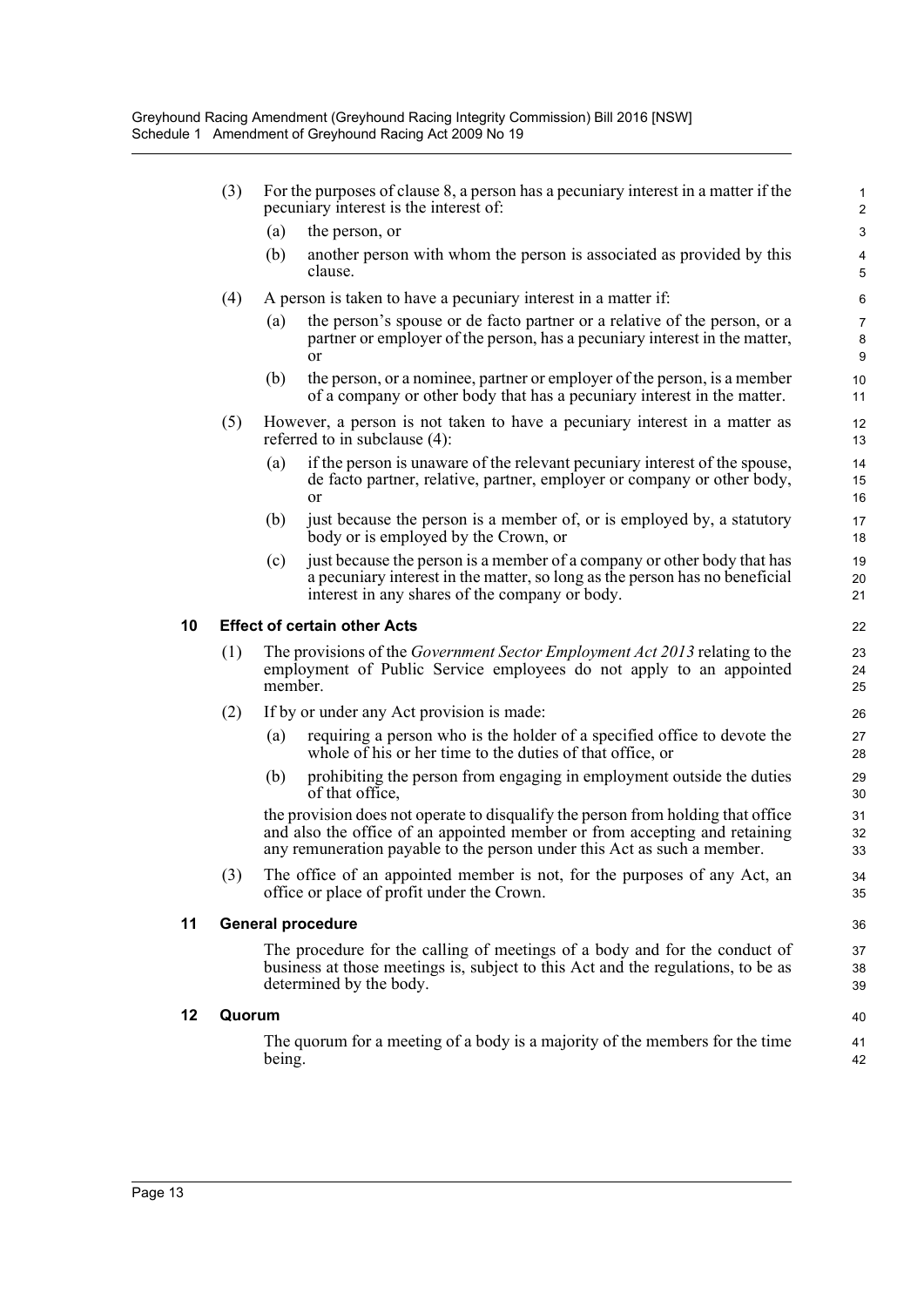Greyhound Racing Amendment (Greyhound Racing Integrity Commission) Bill 2016 [NSW] Schedule 1 Amendment of Greyhound Racing Act 2009 No 19

|        | 13                                                        | <b>Presiding member</b> |                                                                                                                                                                                                                                               |                                                  |  |  |
|--------|-----------------------------------------------------------|-------------------------|-----------------------------------------------------------------------------------------------------------------------------------------------------------------------------------------------------------------------------------------------|--------------------------------------------------|--|--|
|        |                                                           | (1)                     | The Chairperson of a body or, in the absence of the Chairperson, another<br>member of the body elected to chair the meeting by the members present is to<br>preside at a meeting of the body.                                                 | $\overline{2}$<br>$\mathbf{3}$<br>$\overline{4}$ |  |  |
|        |                                                           | (2)                     | The person presiding at any meeting of a body has a deliberative vote and, in<br>the event of an equality of votes, has a second or casting vote.                                                                                             | 5<br>6                                           |  |  |
|        | 14                                                        | <b>Voting</b>           |                                                                                                                                                                                                                                               | $\overline{7}$                                   |  |  |
|        |                                                           |                         | A decision supported by a majority of the votes cast at a meeting of a body at<br>which a quorum is present is the decision of the body.                                                                                                      | 8<br>9                                           |  |  |
|        | 15                                                        |                         | <b>First meeting</b>                                                                                                                                                                                                                          | 10                                               |  |  |
|        |                                                           |                         | The Minister is to call the first meeting of a body in such manner as the<br>Minister thinks fit.                                                                                                                                             | 11<br>12                                         |  |  |
| [26]   |                                                           |                         | <b>Schedule 2 Provisions relating to GRICG</b>                                                                                                                                                                                                | 13                                               |  |  |
|        |                                                           |                         | Omit the Schedule.                                                                                                                                                                                                                            | 14                                               |  |  |
| $[27]$ |                                                           |                         | Schedule 3 Savings, transitional and other provisions                                                                                                                                                                                         | 15                                               |  |  |
|        | Insert after Part 2:                                      |                         |                                                                                                                                                                                                                                               |                                                  |  |  |
|        | Part 3<br>Provisions consequent on enactment of Greyhound |                         | 17                                                                                                                                                                                                                                            |                                                  |  |  |
|        |                                                           |                         | <b>Racing Amendment (Greyhound Racing Integrity</b>                                                                                                                                                                                           | 18                                               |  |  |
|        |                                                           |                         | <b>Commission) Act 2016</b>                                                                                                                                                                                                                   | 19                                               |  |  |
|        | 20                                                        |                         | <b>Dissolution of Greyhound Racing Industry Consultation Group</b>                                                                                                                                                                            | 20                                               |  |  |
|        |                                                           | (1)                     | The Greyhound Racing Industry Consultation Group is dissolved.                                                                                                                                                                                | 21                                               |  |  |
|        |                                                           | (2)                     | The persons who were members of the Greyhound Racing Industry<br>Consultation Group immediately before its dissolution cease to be members<br>and are not entitled to any remuneration or compensation because of the loss<br>of that office. | 22<br>23<br>24<br>25                             |  |  |
|        | 21                                                        |                         | <b>Construction of references to GRNSW</b>                                                                                                                                                                                                    | 26                                               |  |  |
|        |                                                           |                         | A reference in any other Act or in any statutory or other instrument, or in any<br>contract or agreement, to GRNSW is to be construed as including a reference<br>to GRIC.                                                                    | 27<br>28<br>29                                   |  |  |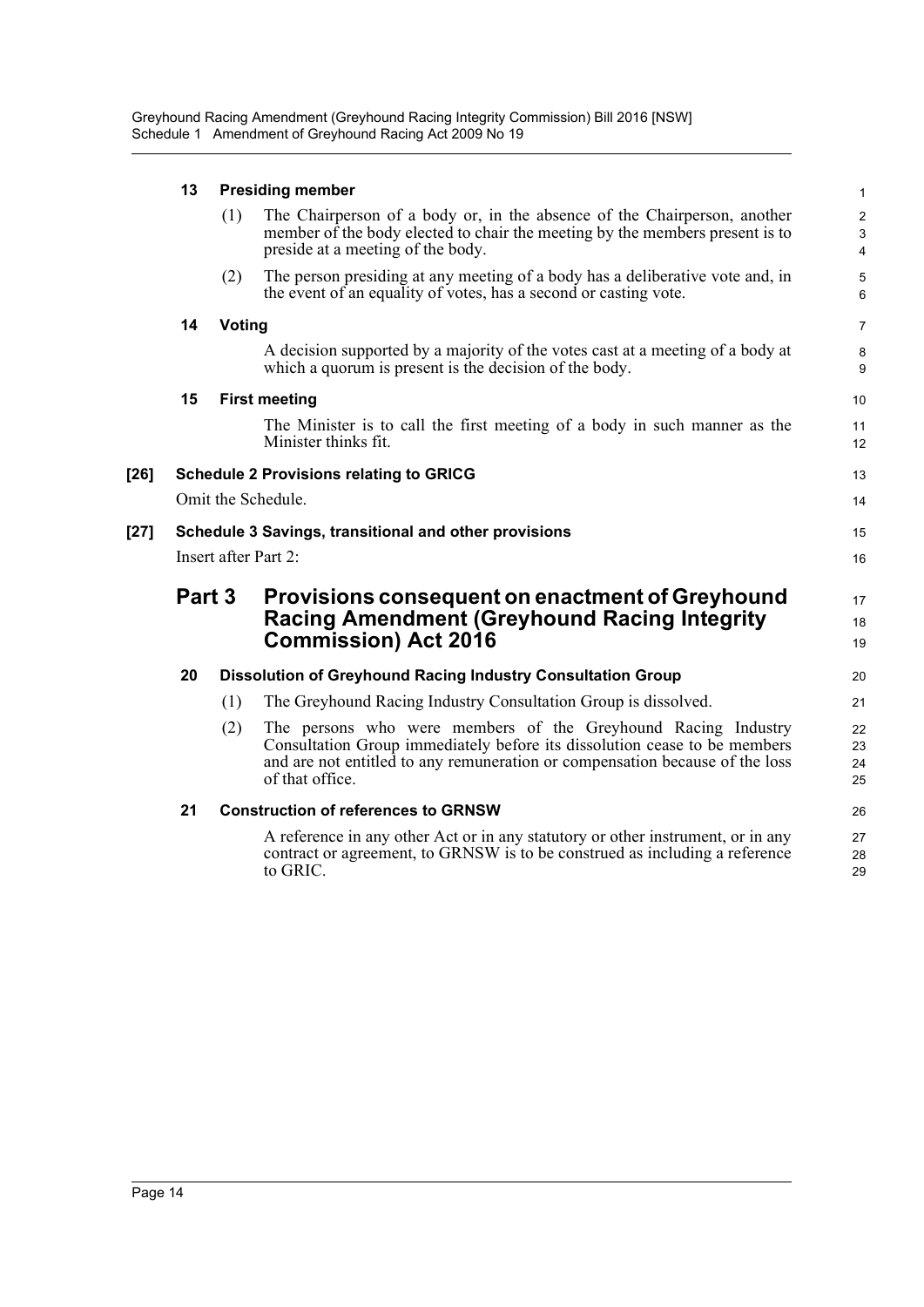Greyhound Racing Amendment (Greyhound Racing Integrity Commission) Bill 2016 [NSW] Schedule 2 Amendment of other legislation

<span id="page-17-0"></span>

|       | <b>Schedule 2</b><br><b>Amendment of other legislation</b>                                                                                                                                                                                   | 1                    |
|-------|----------------------------------------------------------------------------------------------------------------------------------------------------------------------------------------------------------------------------------------------|----------------------|
| 2.1   | Australian Jockey and Sydney Turf Clubs Merger Act 2010 No 93                                                                                                                                                                                | $\overline{c}$       |
| [1]   | Section 10 Appointment of directors of merged racing club<br>Omit "Greyhound Racing New South Wales" from section 10 (4) (e).<br>Insert instead "the Greyhound Racing Integrity Commission".                                                 | 3<br>4<br>5          |
| $[2]$ | Schedule 1 Mandatory corporate governance provisions<br>Omit the definition of $GRNSW$ from clause 1 (1). Insert instead:<br><b>GRIC</b> means the Greyhound Racing Integrity Commission constituted under<br>the Greyhound Racing Act 2009. | 6<br>7<br>8<br>9     |
| $[3]$ | Schedule 1, clauses 5 (3) (d) and 7 (1) (j)                                                                                                                                                                                                  | 10                   |
|       | Omit "GRNSW" wherever occurring. Insert instead "GRIC".                                                                                                                                                                                      | 11                   |
| 2.2   | <b>Betting and Racing Act 1998 No 114</b>                                                                                                                                                                                                    | 12                   |
| [1]   | <b>Section 4 Definitions</b>                                                                                                                                                                                                                 | 13                   |
|       | Omit paragraph (c) of the definition of <i>racing controlling body</i> in section $4(1)$ .<br>Insert instead:<br>in relation to greyhound racing—the Greyhound Racing Integrity<br>(c)<br>Commission and Greyhound Racing New South Wales.   | 14<br>15<br>16<br>17 |
| $[2]$ | <b>Section 27 Definitions</b>                                                                                                                                                                                                                | 18                   |
|       | Omit paragraph (c) of the definition of <i>relevant racing control body</i> . Insert instead:<br>in relation to greyhound racing—the Greyhound Racing Integrity<br>(c)<br>Commission and Greyhound Racing New South Wales.                   | 19<br>20<br>21       |
| 2.3   | Defamation Act 2005 No 77                                                                                                                                                                                                                    | 22                   |
| [1]   | Schedule 1 Additional publications to which absolute privilege applies                                                                                                                                                                       | 23                   |
|       | Omit "GRNSW" from the heading to clause 12. Insert instead "GRIC".                                                                                                                                                                           | 24                   |
| $[2]$ | Schedule 1, clause 12 (a)                                                                                                                                                                                                                    | 25                   |
|       | Omit "Greyhound Racing New South Wales".                                                                                                                                                                                                     | 26                   |
|       | Insert instead "the Greyhound Racing Integrity Commission".                                                                                                                                                                                  | 27                   |
| $[3]$ | Schedule 1, clause 12 (c)<br>Omit "Greyhound Racing Integrity Auditor under the Greyhound Racing Act 2009 or the".                                                                                                                           | 28<br>29             |
| 2.4   | Harness Racing Act 2009 No 20                                                                                                                                                                                                                | 30                   |
| [1]   | <b>Section 3 Definitions</b>                                                                                                                                                                                                                 | 31                   |
|       | Omit the definition of <b>GRNSW</b> from section 3 (1).                                                                                                                                                                                      | 32                   |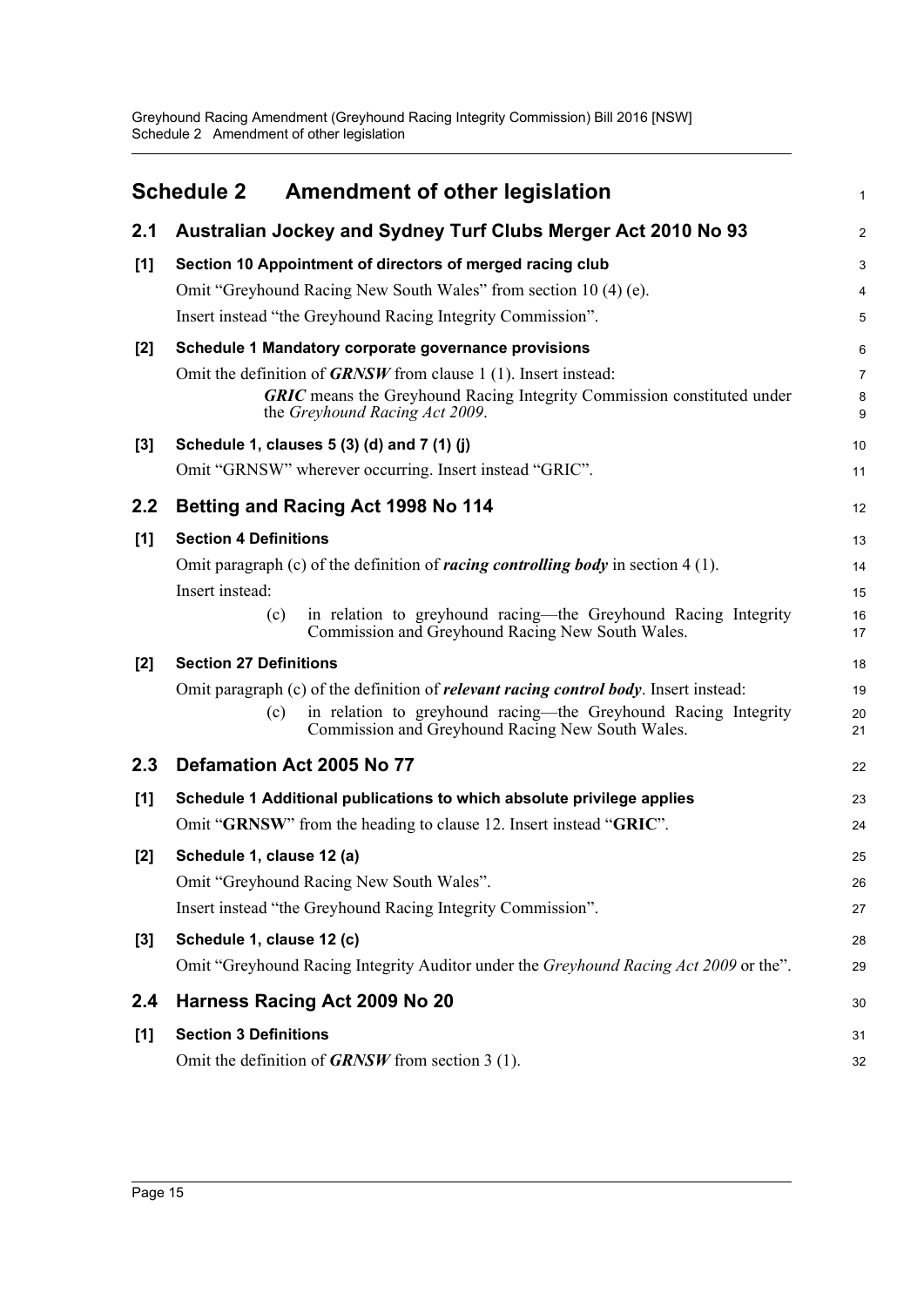Greyhound Racing Amendment (Greyhound Racing Integrity Commission) Bill 2016 [NSW] Schedule 2 Amendment of other legislation

| <b>Section 6 Membership</b>                                                                                                                                                           | 1                                                                                                                                      |
|---------------------------------------------------------------------------------------------------------------------------------------------------------------------------------------|----------------------------------------------------------------------------------------------------------------------------------------|
|                                                                                                                                                                                       | $\overline{2}$                                                                                                                         |
|                                                                                                                                                                                       | 3                                                                                                                                      |
| Section 15 Arrangements for use of staff and facilities of Racing New South Wales                                                                                                     | 4                                                                                                                                      |
| Omit "GRNSW or" wherever occurring.                                                                                                                                                   | 5                                                                                                                                      |
| <b>Section 24 Appointment of Integrity Auditor</b>                                                                                                                                    | 6                                                                                                                                      |
| Omit section 24 $(4)$ and $(5)$ .                                                                                                                                                     | 7                                                                                                                                      |
| Liquor Act 2007 No 90                                                                                                                                                                 | 8                                                                                                                                      |
| <b>Section 4 Definitions</b>                                                                                                                                                          | 9                                                                                                                                      |
| Omit "Greyhound Racing New South Wales" from the definition of racing club in<br>section 4 $(1)$ .                                                                                    | 10<br>11                                                                                                                               |
| Insert instead "the Greyhound Racing Integrity Commission".                                                                                                                           | 12                                                                                                                                     |
| <b>Public Finance and Audit Act 1983 No 152</b>                                                                                                                                       | 13                                                                                                                                     |
| <b>Schedule 2 Statutory bodies</b>                                                                                                                                                    | 14                                                                                                                                     |
| Insert "Greyhound Racing Integrity Commission" in alphabetical order.                                                                                                                 | 15                                                                                                                                     |
| Racing Appeals Tribunal Act 1983 No 199                                                                                                                                               | 16                                                                                                                                     |
| <b>Section 4 Definitions</b>                                                                                                                                                          | 17                                                                                                                                     |
| Omit the definition of $GRNSW$ from section 4 (1). Insert instead:<br><b>GRIC</b> means the Greyhound Racing Integrity Commission constituted under<br>the Greyhound Racing Act 2009. | 18<br>19<br>20                                                                                                                         |
| Sections 15A (1) (b) and (2), 17A (1) (b) and 20 (1) (b) and (2)                                                                                                                      | 21                                                                                                                                     |
| Omit "GRNSW" wherever occurring. Insert instead "GRIC".                                                                                                                               | 22                                                                                                                                     |
| <b>Racing Appeals Tribunal Regulation 2015</b>                                                                                                                                        | 23                                                                                                                                     |
| <b>Clause 3 Definitions</b>                                                                                                                                                           | 24                                                                                                                                     |
| Omit "GRNSW" from paragraph (b) of the definition of <b>Secretary</b> in clause 3 (1).                                                                                                | 25                                                                                                                                     |
| Insert instead "GRIC".                                                                                                                                                                | 26                                                                                                                                     |
| <b>Clause 19 Costs</b>                                                                                                                                                                | 27                                                                                                                                     |
| Omit "GRNSW" from clause 19 (1). Insert instead "GRIC".                                                                                                                               | 28                                                                                                                                     |
| <b>Registered Clubs Act 1976 No 31</b>                                                                                                                                                | 29                                                                                                                                     |
| Section 30 Rules of registered clubs                                                                                                                                                  | 30                                                                                                                                     |
| Omit "Greyhound Racing New South Wales" from section 30 (5A) (c).                                                                                                                     | 31                                                                                                                                     |
| Insert instead "the Greyhound Racing Integrity Commission".                                                                                                                           | 32                                                                                                                                     |
|                                                                                                                                                                                       | Omit "or licensed by or with GRNSW" from section $6(2)(d)$ .<br>Insert instead "by or with the Greyhound Racing Integrity Commission". |